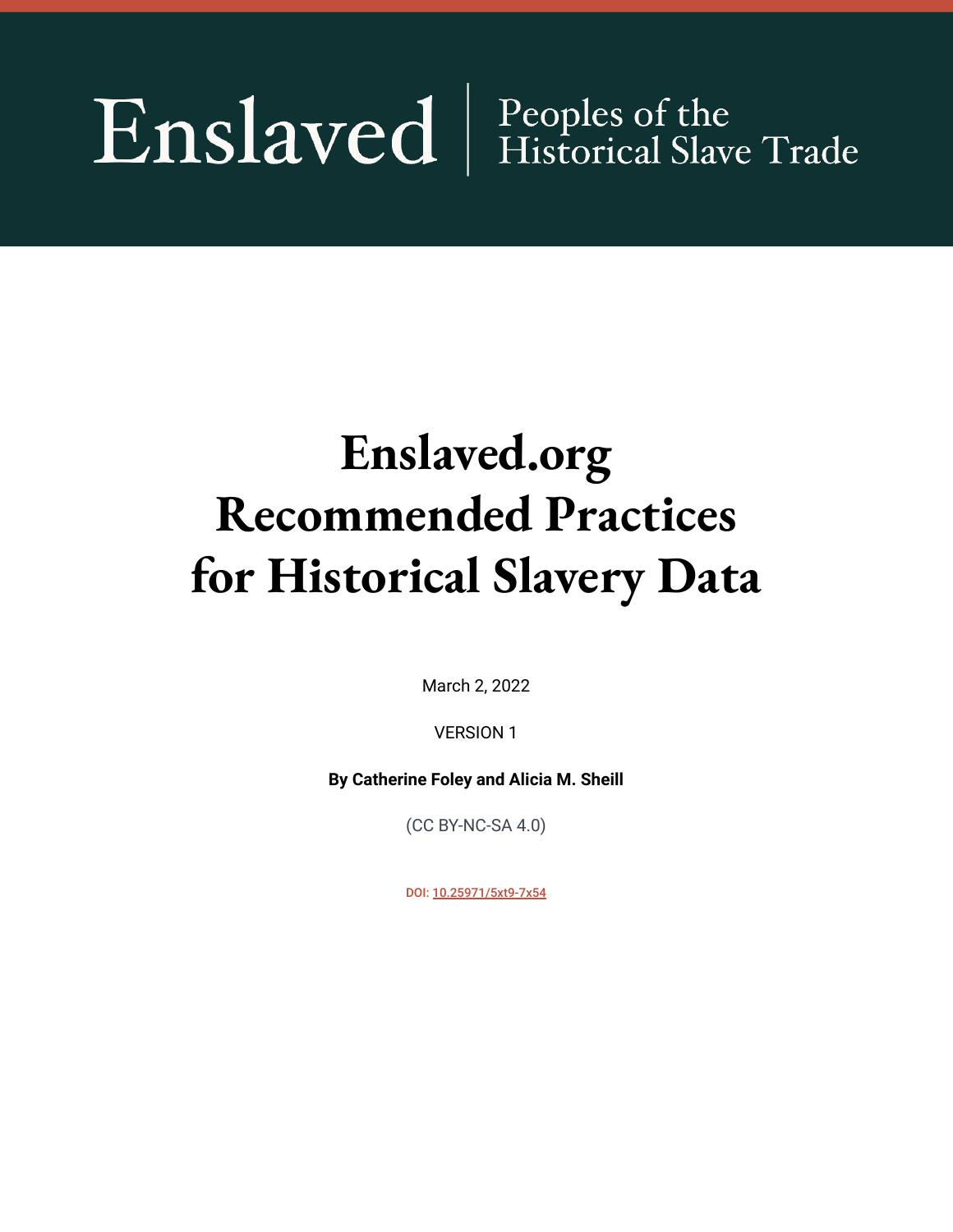| <b>Introduction</b>                                                         | 3  |
|-----------------------------------------------------------------------------|----|
| I. Terminology                                                              | 5  |
| Dataset vs. Database                                                        | 5  |
| Metadata                                                                    | 6  |
| Linked Open Data and Ontologies                                             | 6  |
| <b>II. Managing Digital Data</b>                                            | 8  |
| <b>Tooling for Data Collection</b>                                          | 8  |
| <b>Digital Files</b>                                                        | 8  |
| Referencing Digital Files Within a Dataset                                  | 9  |
| Digital File Naming                                                         | 9  |
| <b>File Formats</b>                                                         | 9  |
| III. Recommended Practices for Historical Slavery Data                      | 11 |
| Defining Metadata                                                           | 11 |
| <b>Identifying Records</b>                                                  | 12 |
| <b>Extraction and Recording Methods</b>                                     | 14 |
| <b>Applying Controlled Vocabularies</b>                                     | 15 |
| <b>IV. Using Key Enslaved.org Concepts</b>                                  | 17 |
| Source                                                                      | 17 |
| Create Fields for Citations in Individual Records or Create a Source Record | 18 |
| Person                                                                      | 19 |
| <b>Names</b>                                                                | 19 |
| Age and Age Category                                                        | 20 |
| Sex                                                                         | 20 |
| Relationships                                                               | 20 |
| <b>Birthdate and Death Date</b>                                             | 21 |
| Person Data Points at Specific Event Dates                                  | 21 |
| Differentiate People with Unique Identifiers                                | 23 |
| <b>Connection to Event</b>                                                  | 24 |
| Event                                                                       | 24 |
| <b>Event Type</b>                                                           | 24 |
| Single-Person Events and Group Events                                       | 24 |
| Dates                                                                       | 25 |
| <b>Connection to Place</b>                                                  | 25 |
| Place                                                                       | 26 |
| Place Type                                                                  | 26 |
| Coordinates                                                                 | 26 |
| Contextualizing Place through "Located In" Statements                       | 26 |
| Data connections                                                            | 27 |
| <b>Acknowledgments</b>                                                      | 30 |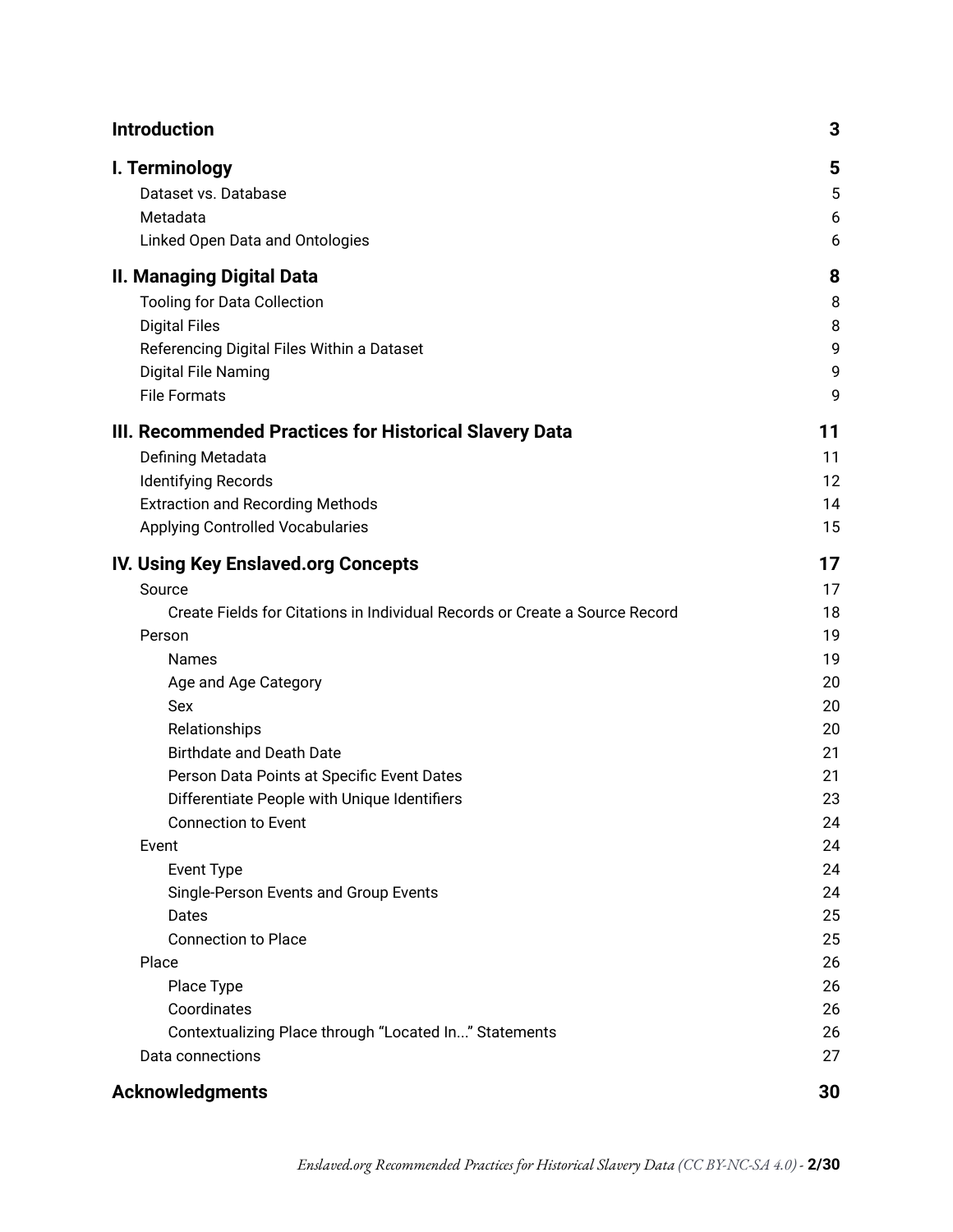### <span id="page-2-0"></span>**Introduction**

This document explains recommended practices for data collection, metadata creation, data extraction, and related workflows for *Enslaved: Peoples of the Historical Slave Trade* ([Enslaved.org\)](https://enslaved.org/). Enslaved.org is a digital platform to learn about the lives of individuals who were enslaved, owned slaves, or participated in the historical slave trade. A primary goal of Enslaved.org is to record the names of enslaved women, men, and children of African descent.

This document is a general framework describing how information about the names and lives of enslaved people and historical slavery can be extracted from archival materials in a way that acknowledges the humanity of the people described in the documents and structured so that the data can be understood and used now and in the future.

It is understood that dataset creators extract information from records for their own purposes and projects, and thus this set of recommendations is not meant to be prescriptive. The guide has been written with two primary audiences in mind: 1) data collectors starting out in the field who would like to learn about recommended practices, and 2) seasoned researchers who would like to enhance their work to make it more shareable and usable by other scholars. It can also be helpful to those scholars, genealogists, and members of the general public who are doing research in the field of historical slavery. It can be particularly helpful to those institutions -libraries, archives, museums, historical sites -- that would like to prepare contributions to Enslaved.org. Finally, it can help teach students data-informed historical methods.

These recommended practices describe various considerations for specific fields that dataset creators may capture during data collection. Enslaved.org maintains documentation defining records and fields that reflect the type of information that the site integrates in its discovery hub. These documents can be found at [docs.enslaved.org/metadata](https://docs.enslaved.org/metadata/). These are not a definitive set of fields for a historical slavery data, but a subset of fields used by Enslaved.org to build an interconnected system of tools to search, browse, visualize, and analyze disparate, previously siloed datasets in a single location. Enslaved.org developed the records, fields, and controlled vocabularies it uses to link together historical slavery data in collaboration with a team of historians of slavery.

Within this recommended practices document, Enslaved.org provides more elaborate explanations for fields and data extraction processes that have challenged previous contributors to Enslaved.org. This document and other Enslaved.org materials are guides, not restrticive blueprints, for designing new historical slavery datasets.

Before jumping into discussing recommendations, it will be helpful to review the ethics of data curation and key terms used in the document. Enslaved.org's Statement of Ethics articulates the importance of and need for an intentional approach to ethically handling historical materials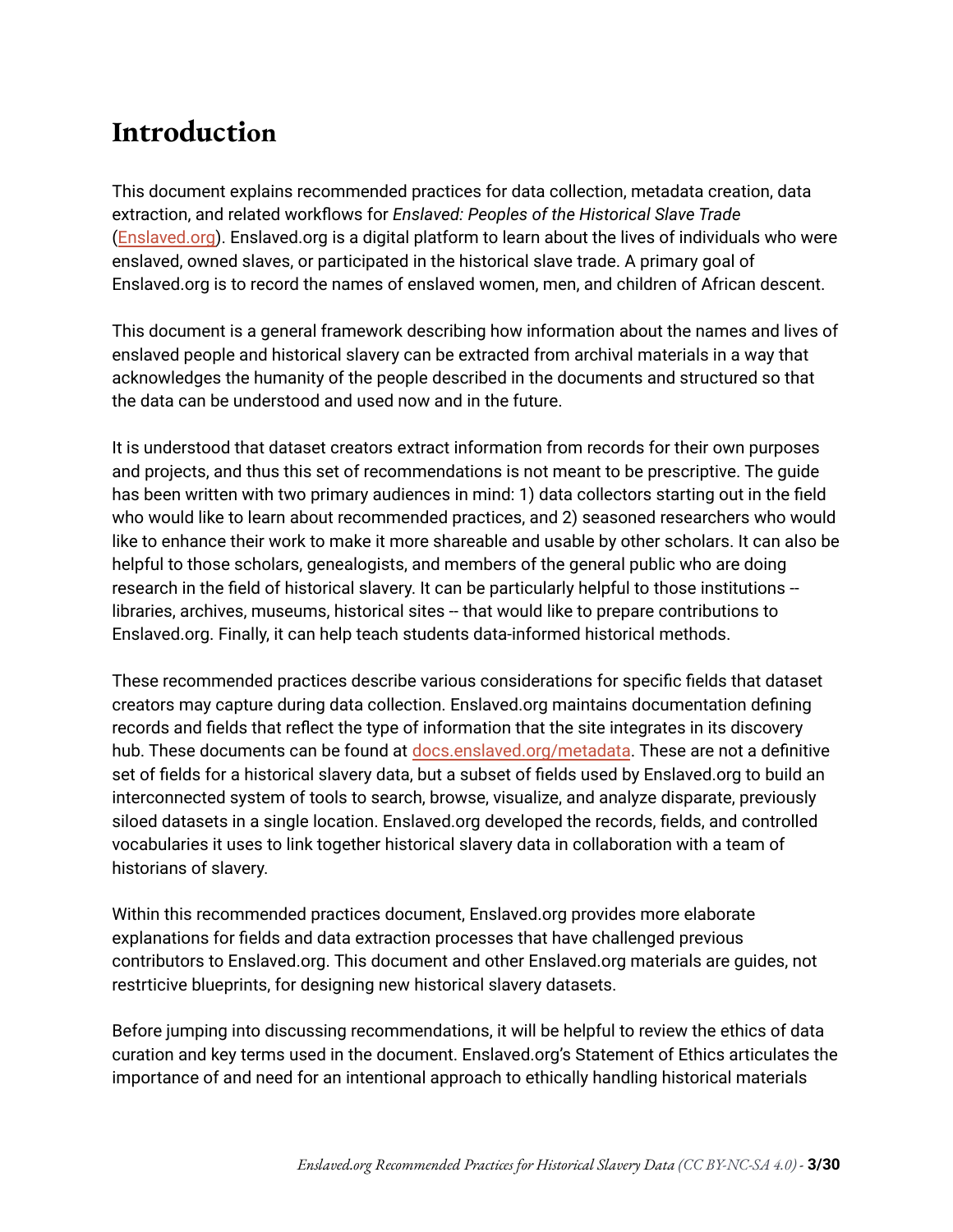that document the lives of enslaved women, children, men, and families. As the statement explains:

Although the historical record and data-driven approaches to history have often rendered enslaved people as nameless, we aspire to use historical data collections to recover, aggregate, and make accessible the names and life stories of enslaved people. We recognize that primary source material reflects the perspectives and biases of the material's authors, reflecting the systems of power and racist ideologies of the periods in which they were written. Most often, they fail to acknowledge the humanity of enslaved people and instead commodify Black bodies and experiences. We are committed to identifying by name as many enslaved people as possible and to representing individual and collective experiences in an intentional, humane, and ethical frame. We seek out submissions that read against the grain of dehumanizing archival perspectives, pursue alternative sources, recognize their own positionality within larger systems of power, and support descendant communities in telling their own histories. We work collaboratively with researchers and descendant communities to continually develop and follow practices that respect the lives of enslaved people. 1

Enslaved.org also encourages data collectors to make their data "FAIR data," i.e. data that is findable, accessible, interoperable, and reusable. $^2$  Data that is discoverable and open maximizes the value of the data by making it useful and usable to others. This document is intended to provide guidance to data creators about how to describe their data so that other users can locate and reuse the data for purposes not originally envisioned by the data creator. To learn more about FAIR principles for data management and stewardship, see: <https://www.go-fair.org/fair-principles/>.

As part of FAIR data principles and with the recognition that any digital project could go dark, including Enslaved.org, multiple layers of preservation are encouraged. In addition to making datasets finable and accessible in the Enslved.org hub, Enslaved.org uses Dataverse (<https://support.dataverse.harvard.edu/>), a general purpose data repository operated by Harvard University, where datasets are assigned a DOI, preserved, and made searchable alongside data produced and shared by researchers from many disciplines. Enslaved.org data is deposited in its *Journal of Slavery and Data Preservation* Dataverse

([https://dataverse.harvard.edu/dataverse/jsdp\)](https://dataverse.harvard.edu/dataverse/jsdp) under Creative Commons

Attribution-NonCommercial-ShareAlike 4.0 International license (CC [BY-NC-SA](https://creativecommons.org/licenses/by-nc-sa/4.0/) 4.0). Contributors are also welcome to propose an alternative data repository; contributors have used the University of Pennsylvania Scholarly Commons, GitHub, Zenodo, and the UK Data Service, among others.

<sup>1</sup> https://enslaved.org/statementofEthics/

<sup>&</sup>lt;sup>2</sup> Mark D. Wilkinson, Michael Dumontier, IJsbrand Jan Aalbersberg, Gabrielle Appleton, et al. "The FAIR Guiding Principles for scientific data management and stewardship," *Scientific Data* 3 (15 March 2016) 160018. doi:10.1038/sdata.2016.18.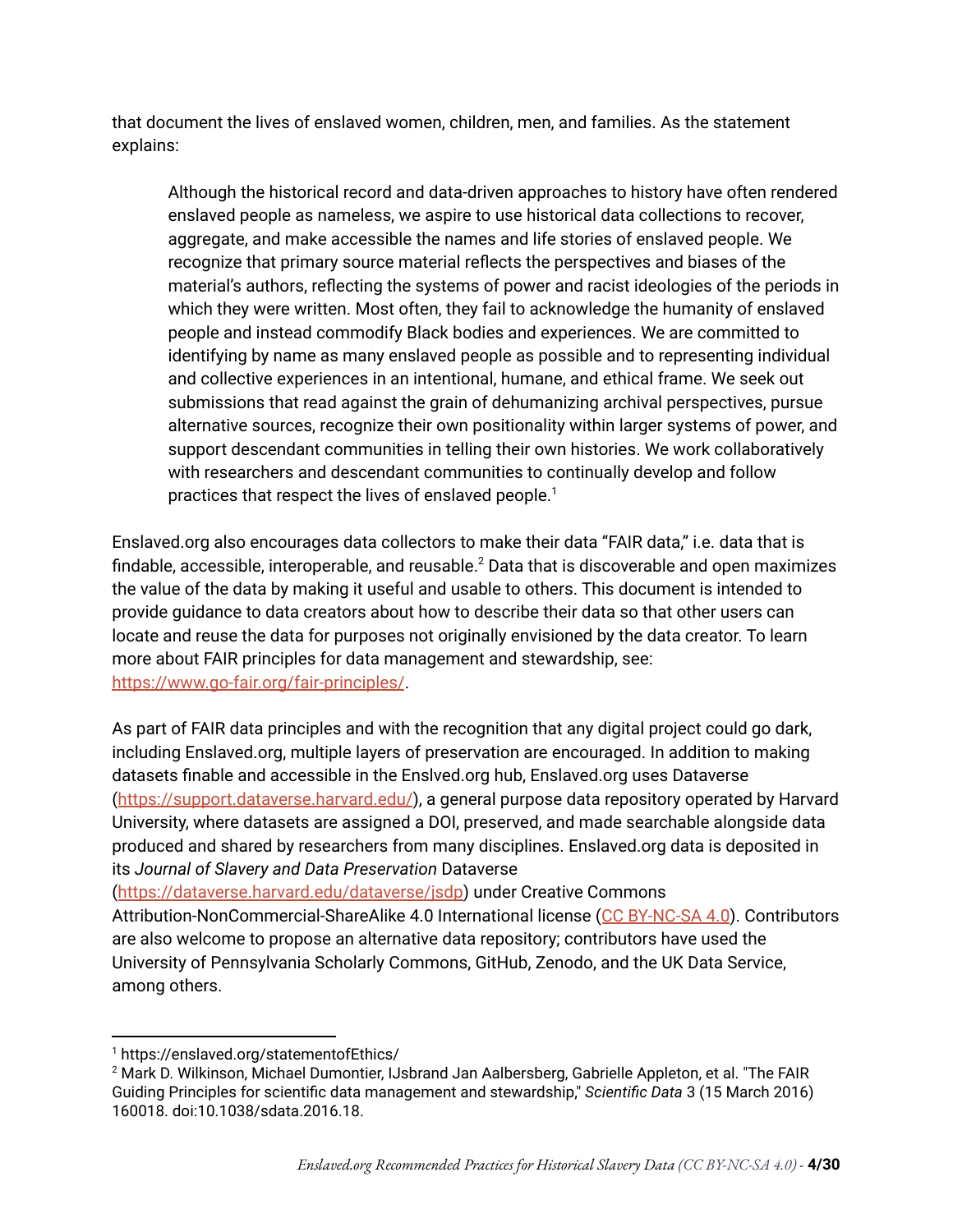# <span id="page-4-0"></span>**I. Terminology**

To better understand the following recommendations, it is helpful to consider key terms, their definitions, and their uses.

#### <span id="page-4-1"></span>**Dataset vs. Database**

In the Enslaved.org context, **datasets** are most often tabular representations of information extracted from historical documents. In some instances, the **dataset** is stored in spreadsheets like Microsoft Excel or in a **table**. Irrespective of the carrier, the structured data at the center of Enslaved.org is digital, tabular, and arranged in a series of ordered columns and rows. Each **row** contains the same **columns** in the same order as all other **rows** (see Illustration 1: Dataset Components below). Every column, called a **field or variable**, contains a set of **data values** that are all of the same type. For example, the **dataset** could contain a **column** of names written out as text or a **column** of ages typed as numbers. The label or name of the **column** describes its contents. The **columns** define the structure of the **table**, while the **rows**, called **records**, contain the entries that make up the **dataset**.

| Dataset / Table<br>Field / Column / Variable |                |       |          |      |                |                     |                |              |     |
|----------------------------------------------|----------------|-------|----------|------|----------------|---------------------|----------------|--------------|-----|
|                                              | slavno         | plant | owner    | year | fl             | name                | nation         | gender       | age |
|                                              | $\mathbf{1}$   | 1767a | Almeida  | 1767 | 17             | Diogo               | Mandinga       | M            | 30  |
|                                              | $\overline{2}$ | 1767a | Almeida  | 1767 | 17             | Rita                | Cafuz          | $\mathbf F$  | 25  |
| Record / Row                                 | $\overline{3}$ | 1767a | Almeida  | 1767 | 17             | <b>Manoel Beyam</b> | Guine          | $\mathbf M$  | 35  |
|                                              | 4              | 1767a | Almeida  | 1767 | 17             | <b>EUenca</b>       | n/a            | $\mathbb F$  | 20  |
|                                              | 5              | 1767a | Almeida  | 1767 | 17             | Francisco           | <b>Beafada</b> | M            | 40  |
|                                              | 6              | 1767a | Almeida  | 1767 | 17             | Jozefa              | Crioul         | $\mathbf F$  | 18  |
|                                              | 7              | 1767a | Almeida  | 1767 | 18             | Vincente            | Papel          | M            | 30  |
|                                              | 8              | 1767a | Almeida  | 1767 | 18             | Anna                | Guine          | $\mathbf F$  | 18  |
|                                              | 9              | 1767a | Almeida  | 1767 | 18             | <b>Bendito</b>      | Crioul         | $\mathbf{M}$ | 35  |
| Data Value                                   | 10             | 1767a | Almeida  | 1767 | 18             | Antonio             | Negro          | $\mathbf M$  | 35  |
|                                              | 11             | 1767a | Almeida  | 1767 | 18             | Agostinho           | Crioul         | M            | 12  |
|                                              | 12             | 1776a | Dionisio | 1776 | $\overline{4}$ | Vitoria             | Mandinga       | $\mathbf F$  | n/a |

**Illustration 1**: Dataset Components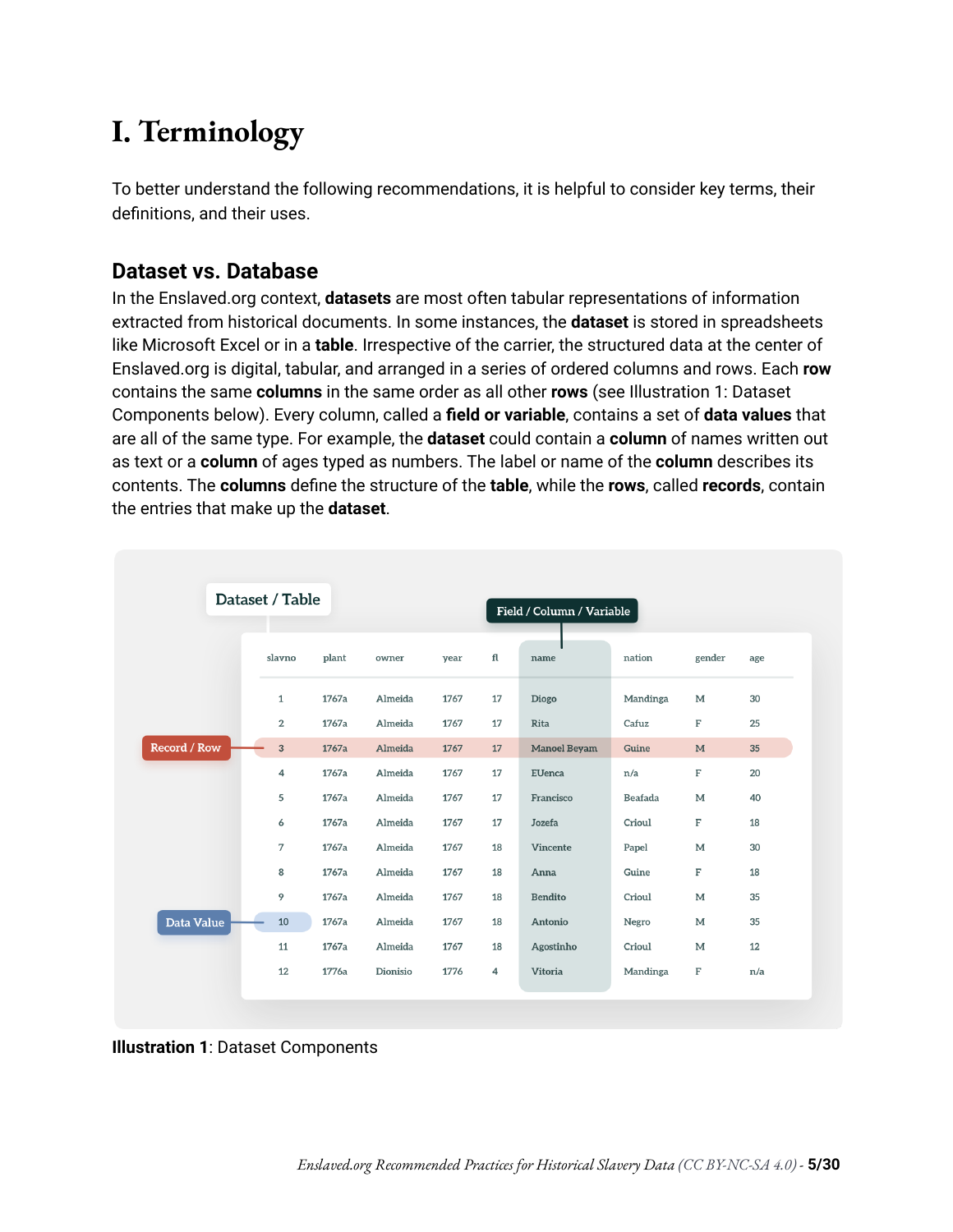Although a dataset could be integrated into a database, a database is more complex and is defined as "an organized collection of data, generally stored and accessed electronically from a computer system."<sup>3</sup> Notice that this specifies a "computer system," not just a "computer." This is because databases use database management systems or software to interact with users, other computer system applications, and the data itself. Oftentimes, researchers refer to their datasets as databases, but for our purposes one must be running database software to accurately describe one's dataset as a database. For most purposes when considering the process of extracting data from historical records, Enslaved.org recommends simply using the term "dataset." See the section on "Tooling for data collection" below for additional details.

#### <span id="page-5-0"></span>**Metadata**

Metadata is information about the dataset describing its content, organizational structure, and characteristics, so that the data can be understood, stored, discovered, accessed, used, and reused.<sup>4</sup> In the context of Enslaved.org, metadata is robust documentation about the data so that it can be reused and interpreted for purposes not necessarily envisioned by the creator of the data. There are different types of metadata including (1) descriptive metadata, which describes information about a resource such as what it is and who created it; (2) structural metadata, which explains how a resource is organized and relationships between data elements; and (3) administrative metadata, which records provenance and rights information describing the origin and intellectual property of a resource. In short, metadata explains how resources or data are organized, used and managed.

#### <span id="page-5-1"></span>**Linked Open Data and Ontologies**

Linked open data (LOD) is a method of publishing, sharing, and connecting structured data on the web. Data from different sources is standardized, aggregated, and formatted in such a way that it is machine readable and is structured by an underlying ontology. The [Enslaved.org](https://docs.enslaved.org/ontology/) [ontology](https://docs.enslaved.org/ontology/) defines concepts (e.g. Person, Event, Place, and Source) within the domain of historical slavery and relationships between these concepts. The abstract organization of the ontology is made practical in the [Enslaved.org](https://docs.enslaved.org/metadata/) metadata [documentation,](https://docs.enslaved.org/metadata/) which describes core data points expressed in our data model, for example Name, Sex, Occupation, and Freedom Status for people.

The key point here is that when LOD is generated from the original dataset, it stands as a separate dataset from the original. Any dataset added to Enslaved.org remains untouched and in its original deposited state within the data repository (Dataverse or another of the creator's

<sup>3</sup> https://en.wikipedia.org/wiki/Database

<sup>4</sup> William K. Michener, "Creating and Managing Metadata," in *Ecological Informatics: Data Management and Knowledge Discovery*, edited by Friedrich Recknagel and William K. Michener: 71 (Cham, Switzerland: Springer, 2018), [https://doi.org/10.1007/978-3-319-59928-1\\_5](https://doi.org/10.1007/978-3-319-59928-1_5); William K. Michener, James W. Brunt, John J. Helly, Thomas B. Kirchner, Susan G. Stafford, "Non-geospatial metadata for the ecological sciences," *Ecological Applications* 7 (1997): 331,

[https://esajournals.onlinelibrary.wiley.com/doi/epdf/10.1890/1051-0761%281997%29007%5B0330%3AN](https://esajournals.onlinelibrary.wiley.com/doi/epdf/10.1890/1051-0761%281997%29007%5B0330%3ANMFTES%5D2.0.CO%3B2) [MFTES%5D2.0.CO%3B2](https://esajournals.onlinelibrary.wiley.com/doi/epdf/10.1890/1051-0761%281997%29007%5B0330%3ANMFTES%5D2.0.CO%3B2).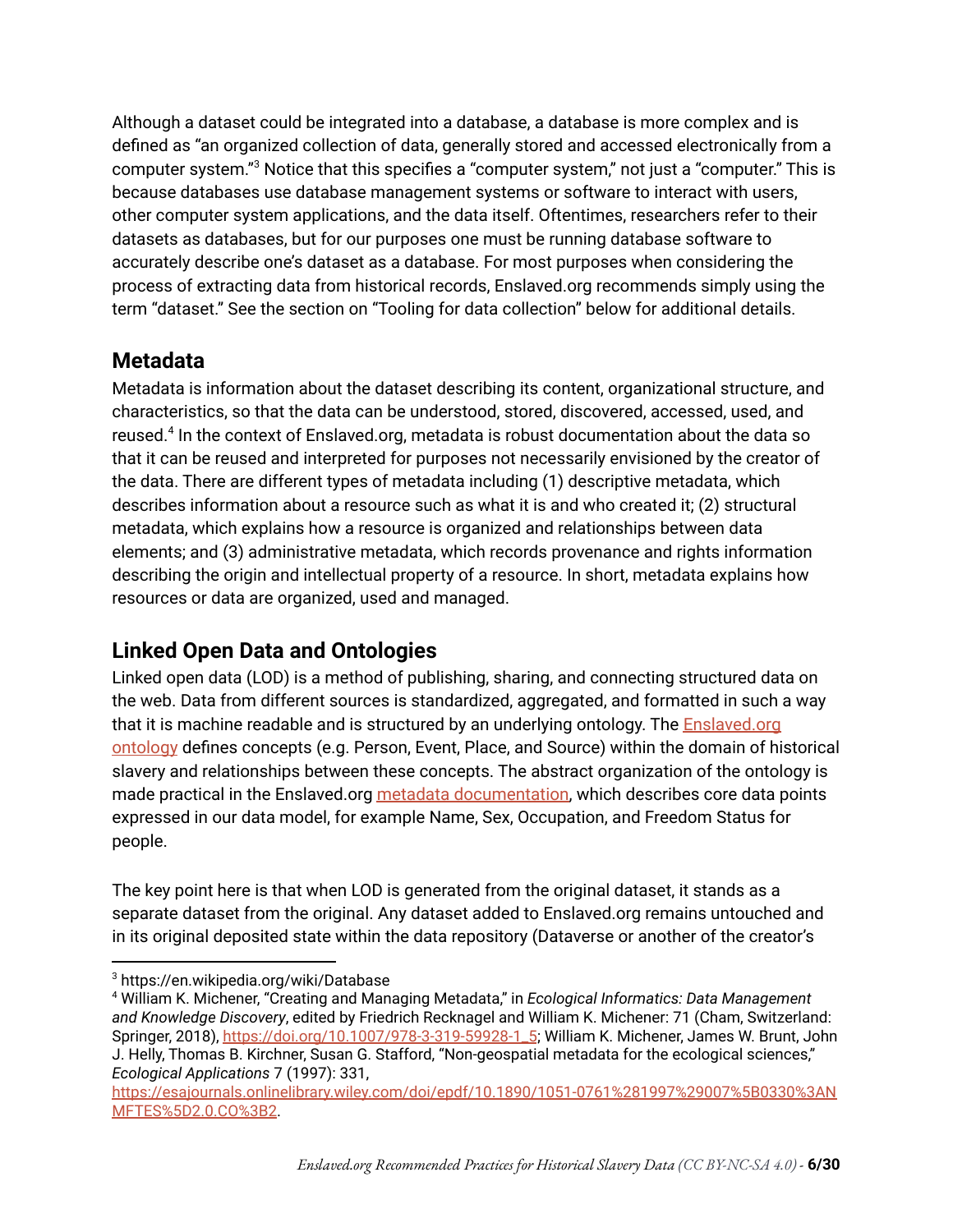choosing). The extracted LOD collected in the Enslaved.org hub helps to link the user both back to the original dataset and to other published datasets.

In very simple terms, an ontology defines the concepts, categories, vocabularies, and the relationships among them in a particular subject area or domain. For example, you can see the Enslaved.org ontology at <https://docs.enslaved.org/ontology/>. The ontology helps to make the LOD more machine readable and make the links and relationships between pieces of data. In short, computers do not understand what humans take for granted -- i.e., what is a baptism? who is involved? why is it done? -- thus the ontology helps to make searching and using the data more successful and effective.

Much more could be said on the topic of linked open data and ontologiest. For more details see the World Wide Web Consortium (W3C) ([https://www.w3.org/wiki/LinkedData\)](https://www.w3.org/wiki/LinkedData) and (<https://www.w3.org/standards/semanticweb/ontology>).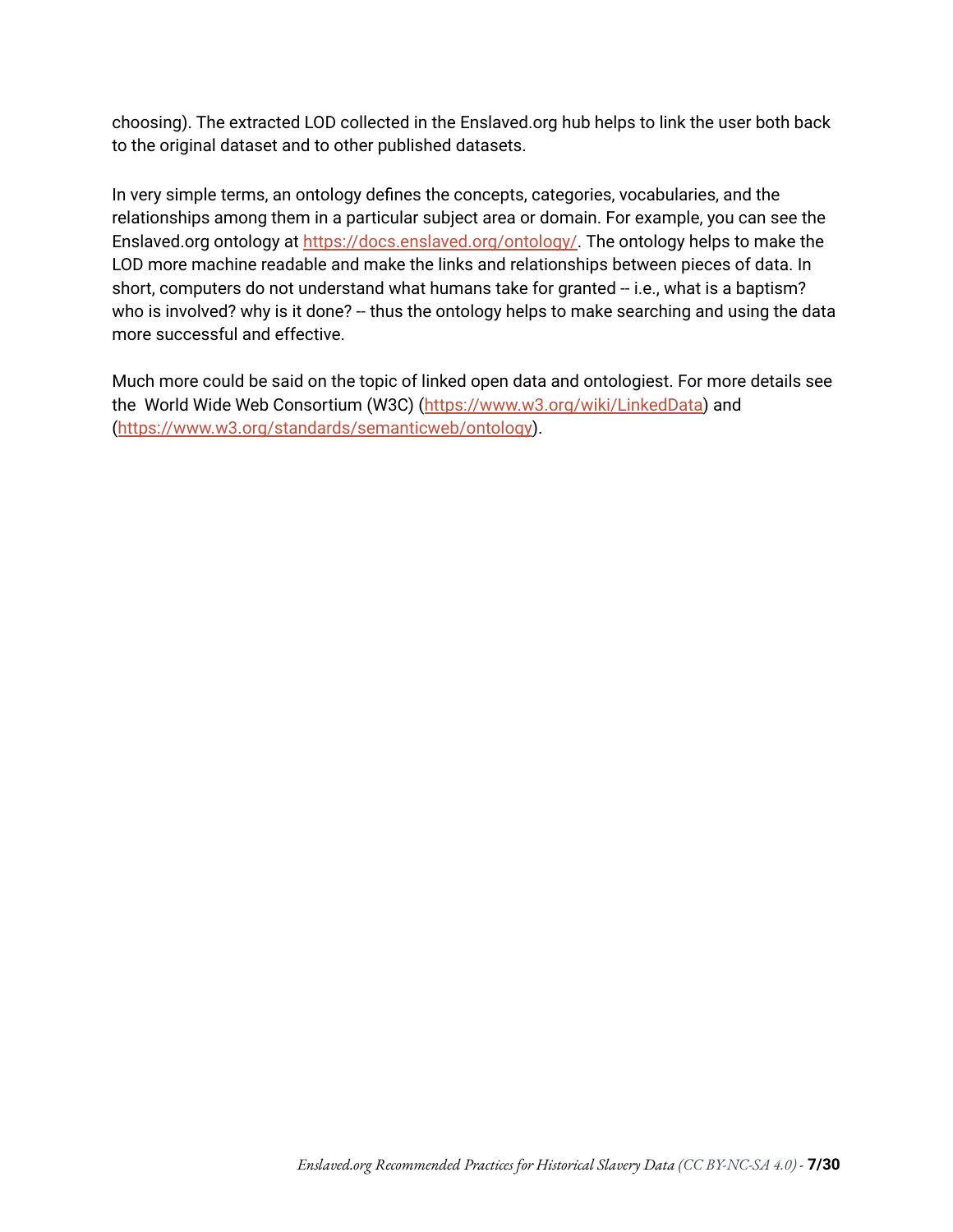# <span id="page-7-0"></span>**II. Managing Digital Data**

Although many aspects of digital data management go beyond the purview of this document, below are several recommended practices that Enslaved.org have found to be useful to data collectors.

#### <span id="page-7-1"></span>*Tooling for Data Collection*

When choosing a software application for data collection, what you pick is not as important as how comfortable you are with using it. If you have never used Microsoft Access and don't own a computer that runs it, then using it just because you heard it is database software is not setting yourself up for success. Since most dataset creators Enslaved.org encounters have single table spreadsheets, they often choose Google Sheets to collect, edit, and manipulate their data. Projects with multiple tables of data can use spreadsheets with multiple tabs/sheets within a single file. Often dataset creators leverage *"Identifiers"* to connect records and data in the different sheets.

Understanding the limitation of the software you choose is important to maintaining the integrity of your data. Google Sheets makes it easy to add new records and fields, but they also make it easy to delete said records and fields along with individual cells of data, so be careful of making unwanted deletions. Neither Google Sheets nor Microsoft Excel offers a particularly robust tracking system or history for edits of individual data points. Some general ability to roll back to previous dates and times (encompassing potentially many untracked changes) is available. Google Sheets is only available on the web, but also allows for multiple people to review, edit, and manipulate the data in tandem. Depending upon the nature of your data collaboration and internet access, this may or may not be appealing.

Many data collectors are familiar with Microsoft Excel, but there are several drawbacks to using it, described in the "File Formats" section below; finding an alternative to Excel could be especially important for projects working with sources in languages with special characters.

The most important thing to remember when choosing a data application is having the ability to export to a properly encoded, non-proprietary file format to ensure transferability of the data and longevity between platforms. Please see the "File Formats" section below.

#### <span id="page-7-2"></span>**Digital Files**

Clearly organize your data file(s) in a single directory/folder on your computer or selected cloud storage system. If you keep the files within a series of directory folders, the exact path to the file should also need to be included as part of the file name within the data file.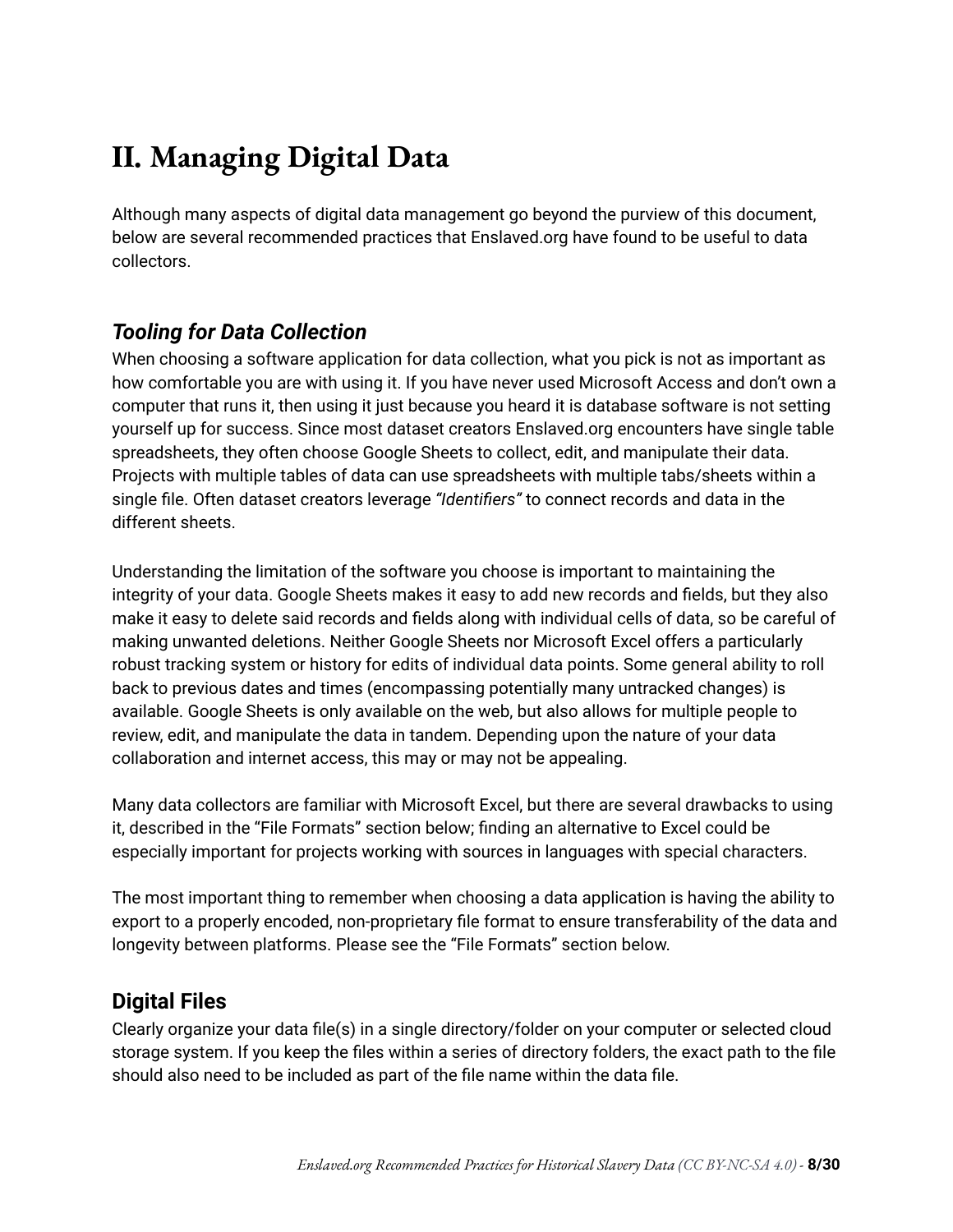#### <span id="page-8-0"></span>**Referencing Digital Files Within a Dataset**

Many digital archive projects include related digital files, whether scans of original documents from an archive, photographs, or even audio and video files. It is important to manage these digital files related to the dataset. To accomplish this, include the exact filename in a column within your record. Persistent identifiers such as URIs or DOIs can also be included within a column of the dataset.

#### <span id="page-8-1"></span>**Digital File Naming**

Although often overlooked, clearly naming digital files can make a huge difference in the ease of sharing and publishing project data on the web. It is strongly recommended to use basic characters (A-Z, a-z, 0-9) when generating file names for digital files. Enslaved.org advises against using 1) special characters (parentheses, commas, other punctuation, etc.), 2) spaces, and 3) diacritics (a sign added to a basic letter such as an accent or umlaut), as such characters can hinder or even stop the transfer of files between computers and can render incorrectly on the web if not encoded correctly. It is better to avoid using these characters altogether within file names.

File names, including extensions (e.g. .jpg, .gif, .txt, .mov, etc.) must be unique to an individual file, i.e. no two files can have the same name. Leveraging record identifiers to create a filename is a good strategy for creating unique filenames (see section on "Identifying Records" above). Capitalizations count in file naming and must be maintained within a filename but casing should not be used to create a unique file name.

File names can be versioned by appending a suffix to the end of the file name. This suffix could be an alphabetical letter or a more robust mechanism, like a date with a timestamp. It is recommended to use the format of YYYYMMDD for dates, so January 28, 2021 would be 20210128. Formatting dates in this method will allow easier sorting and analyzing of data and files.

Finally, filenames should include the extension of the file as it is an important part of the file that sometimes does not display depending upon the setup of one's computer. A jpg image file for my Newspaper Advertisement Event (referenced in the "Identifying Records" section) created in February 1835 could have the identifier EVE-ADV-0001-183502.jpg.

#### <span id="page-8-2"></span>**File Formats**

It is important to have the ability to export your dataset to a properly encoded, non-proprietary file format to ensure transferability of the data and longevity between platforms. Microsoft Excel is an example of a proprietary, i.e. paid-for software (a user has to own said software to view xlsx files). Microsoft Excel, LibreOffice, Google Sheets and other software applications have the ability to export documents to open formats such as comma separated values (csv) or tab separated values (tsv), which are the recommended formats for Enslaved.org since they can be read by multiple programs. (Even if a data collector uses Excel to create a dataset, they can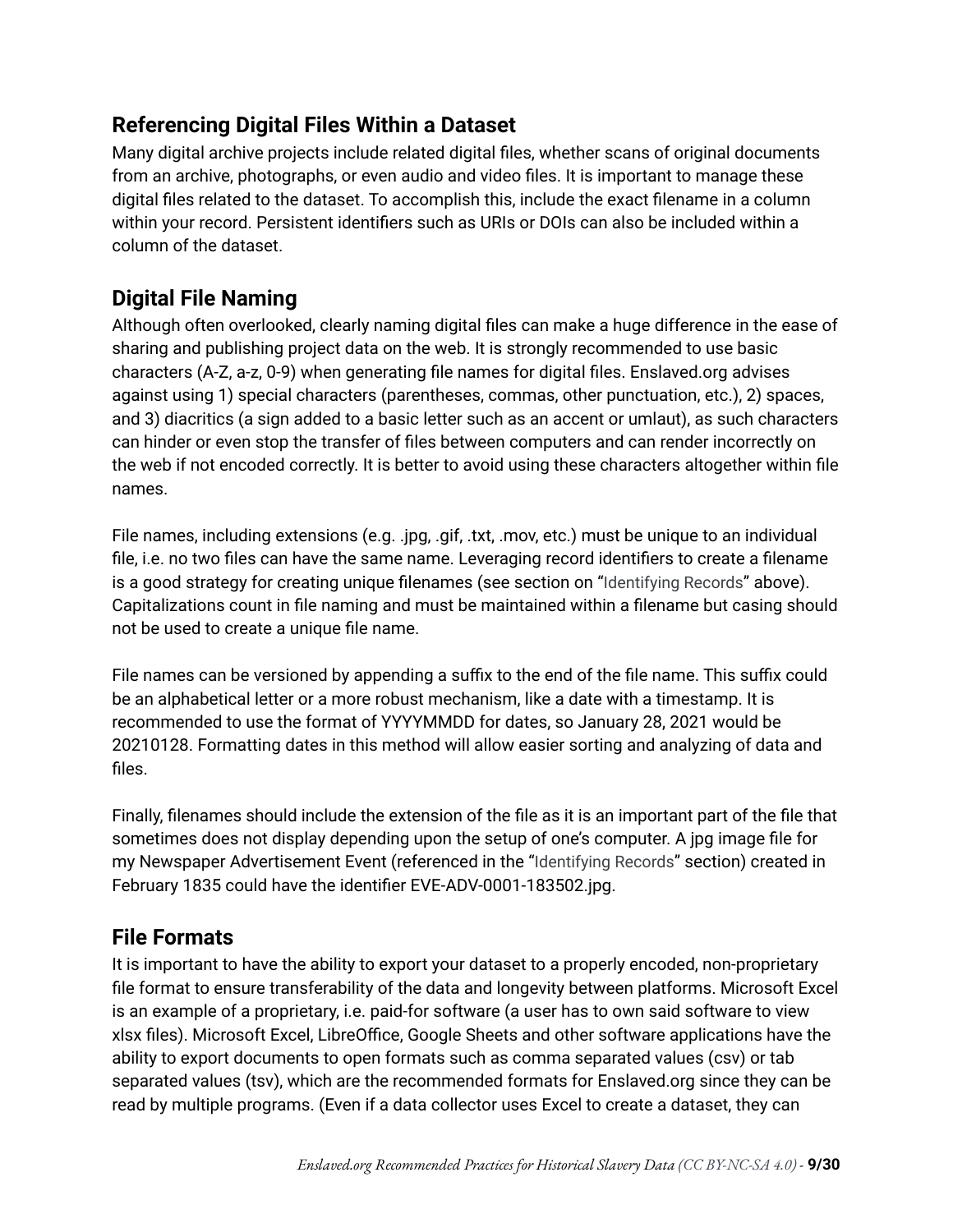submit a csv or tsv export of their data instead of an xlsx file when it comes time for submission.) The ability to export your data into an open format like csv makes it easier to share your data, as well as integrate it into other systems, thus increasing the lifespan of the dataset. Using a file type like csv or tsv is also preferred because they maintain the data's encoding.

Failure to properly encode a dataset may lead to the loss of unique characters such as diacritics or glyphs, or dates found within the data. For most Roman language script datasets, the use of the Unicode Transformation Format 8 (UTF-8) encoding often provides a sufficient set of characters. Encodings are easy to include when saving or exporting data to open formats such as csv, but be aware that proprietary softwares like Microsoft Excel use their own set of encoding formats that may not be directly transferable to other systems. Microsoft Excel is also known to have difficulty with maintaining ISO date formats. Non-Roman scripts such as Chinese, Japanese, Korean, Cyrillic, Hebrew, and Arabic require additional encoding formats that should be considered and formatted properly for the data found within the dataset.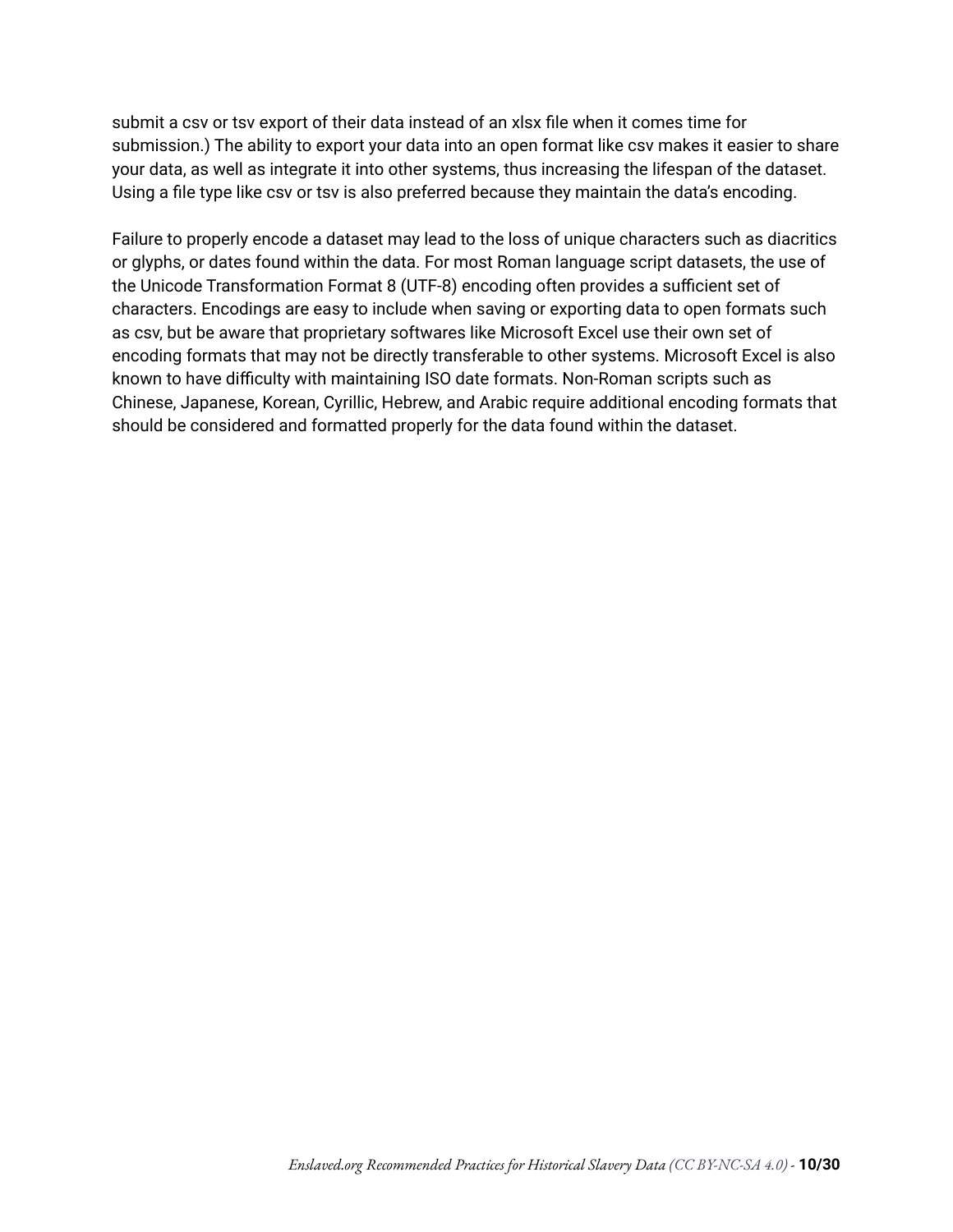## <span id="page-10-0"></span>**III. Recommended Practices for Historical Slavery Data**

Although there are many ways to capture data related to the historical slave trade, Enslaved.org chooses to focus on People and the recreation of their lives by describing Events that included them, when and where these life events occurred, and what sources they are documented in. The inclusion of details pertaining to the historical documents that led to the creation of these records give integrity to the data that is collected. All of this information is captured within Enslaved.org's four record types: Person, Event, Place, and Source.

This section provides recommended practices for the collection and processing of tabular data for contributors to Enslaved.org*.* The recommendations include: **1)** defining metadata, **2)** identifying records, **3)** applying controlled vocabularies, **4)** extraction and recording methods. Suggestions regarding building connections across the data are discussed throughout.

#### <span id="page-10-1"></span>**Defining Metadata**

Metadata is robust documentation about the dataset so that the data can be interpreted and reused for purposes not necessarily envisioned by the creator of the data. Metadata includes detailed descriptions about how the data is collected and processed into a dataset. Contributors to Enslaved.org describe this process with a description of their data project and an explanation of their methodology in the short data article that accompanies each dataset, published in the *Journal of Slavery and Data Preservation* (JSDP).

Metadata also includes detailed information about each field/column heading in the dataset. Enslaved.org and JSDP documents often refer to this as a field definitions table; in other contexts, you might see it referred to as a data dictionary or part of a codebook. In a separate tab/sheet in your dataset or in a distinct word processing document or spreadsheet, contributors should clearly list and write a brief definition explaining the fields or column headings used in the dataset. The definitions need to specify the exact meaning of the data recorded in the field in plain language. It is helpful not to simply repeat column headers in your definitions. Column field/column heading definitions should provide context about the extracted data so that someone who is unfamiliar with the original source document understands what the data is and how it was extracted. It may be obvious to the data collector that the Date column refers to the date when an enslaved person took flight and escaped bondage. But there are many potential dates that could be related to a fugitive's life experiences, for example, the date when another person placed an advertisement in a newspaper, or a date when the advertiser claimed to have last seen the enslaved person. These nuances should be clarified in the field/column heading definitions. **The most important thing a data collector can do is robustly document the data as it is being collected.**

Recommended practices documentation and definitions should attempt to answer these questions: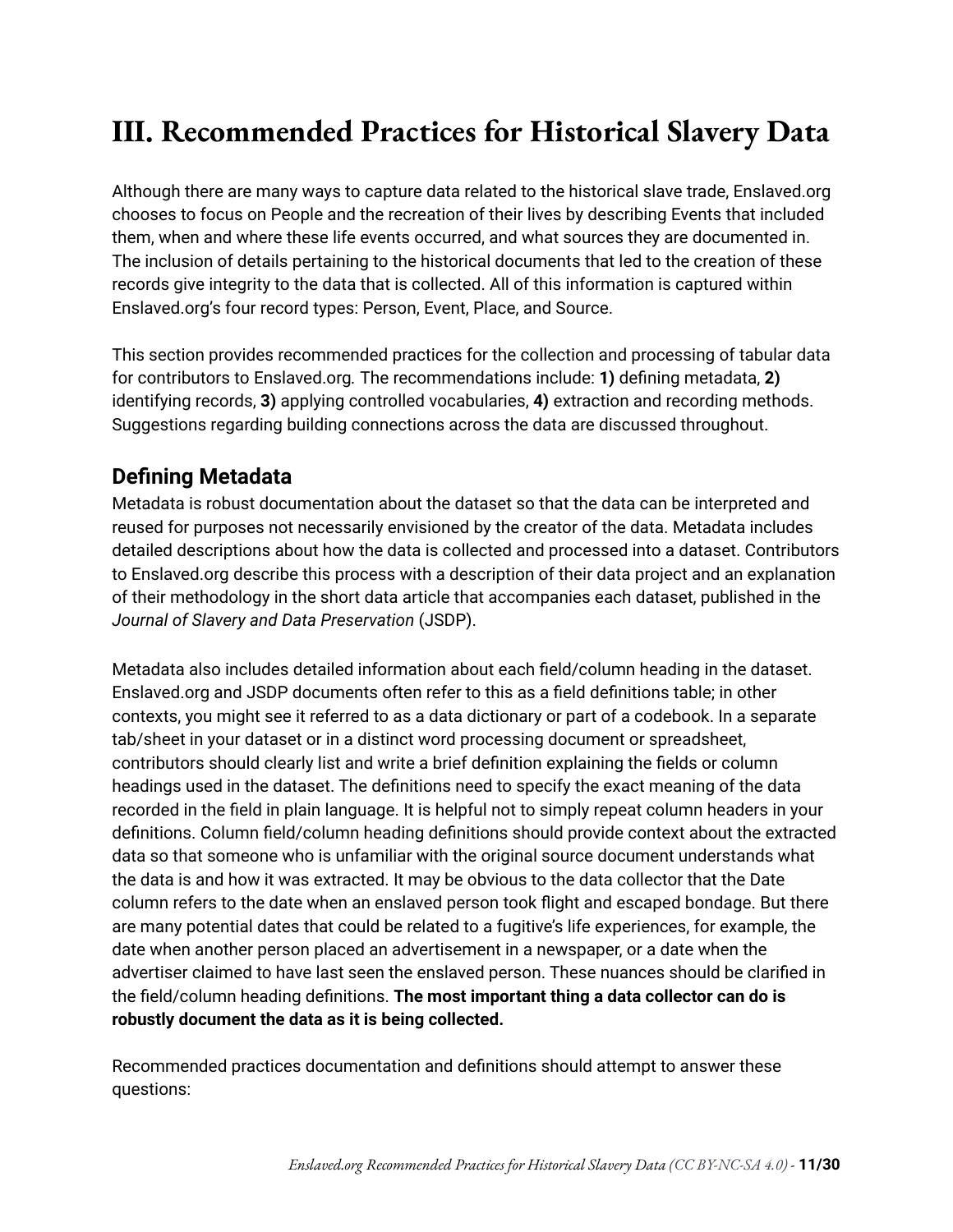- What is the data you are capturing?
- How are you recording that data (this could include use of controlled vocabulary terms)?
- Are the terms pulled directly from the source document (extracted/verbatim), or did you interpret content in the source document in order to capture the data point? For example, did you impute Sex based on the gendered first name of a person, or was it explicitly noted in the document?
- Did you transform abbreviations used in the original document into a set of standard terms for titles or honorifics?
- Did you introduce an identifier for each person in the dataset, one that was not present in the source document?
- Are you recording additional information, such as the order in which data appeared in the original source (sort order)?
- What conventions did you use to convey ambiguous information in the original source? For example how did you record illegible letters or words using brackets, etc.?

See Enslaved.org's metadata documentation (<https://docs.enslaved.org/metadata/>) for a sample of how contributors can describe their fields with meaningful definitions.

#### <span id="page-11-0"></span>**Identifying Records**

Enslaved.org recommends every record within a dataset have a unique identifier. This is one of the most important things a data collector can do at the outset of a new data collection project. How individual projects implement identifiers will vary based on the goals of the research. Some projects attempt to unambiguously identify the same person across all of the sources analyzed. In other cases, the dataset creator might be more interested in precisely recording every detail of the original source without explicit attention to disambiguating the people described in the document.

A unique identifier is a string of characters and/or numbers that is unique to one single record and is not repeated throughout the entirety of the dataset unless it is to connect related records (more on this later in this document). If unique identifiers are not already present within the dataset, they can be included as a new field/column. The creation of unique identifiers can be as simple as numbering your rows starting at "1" or as complicated as adding prefixes before each number indicating data structure, i.e. differences between record types. For example, if I were to have Person (PER) 1 and Event (EVE) 1, I may want to use PER-00001 and EVE-00001 to differentiate between the two records. Enslaved.org recommends that data collectors use a minimum of 3 characters when identifying record types, i.e. EVE instead of just EV for Event. For numbers included in an identifier, Enslaved.org recommends always maintaining the same number of digits, so an identifier number beginning with 00001 would at most have 99,999 entries in that record type. The inclusion of unique identifiers can help with sorting and analyzing the data as it is developed.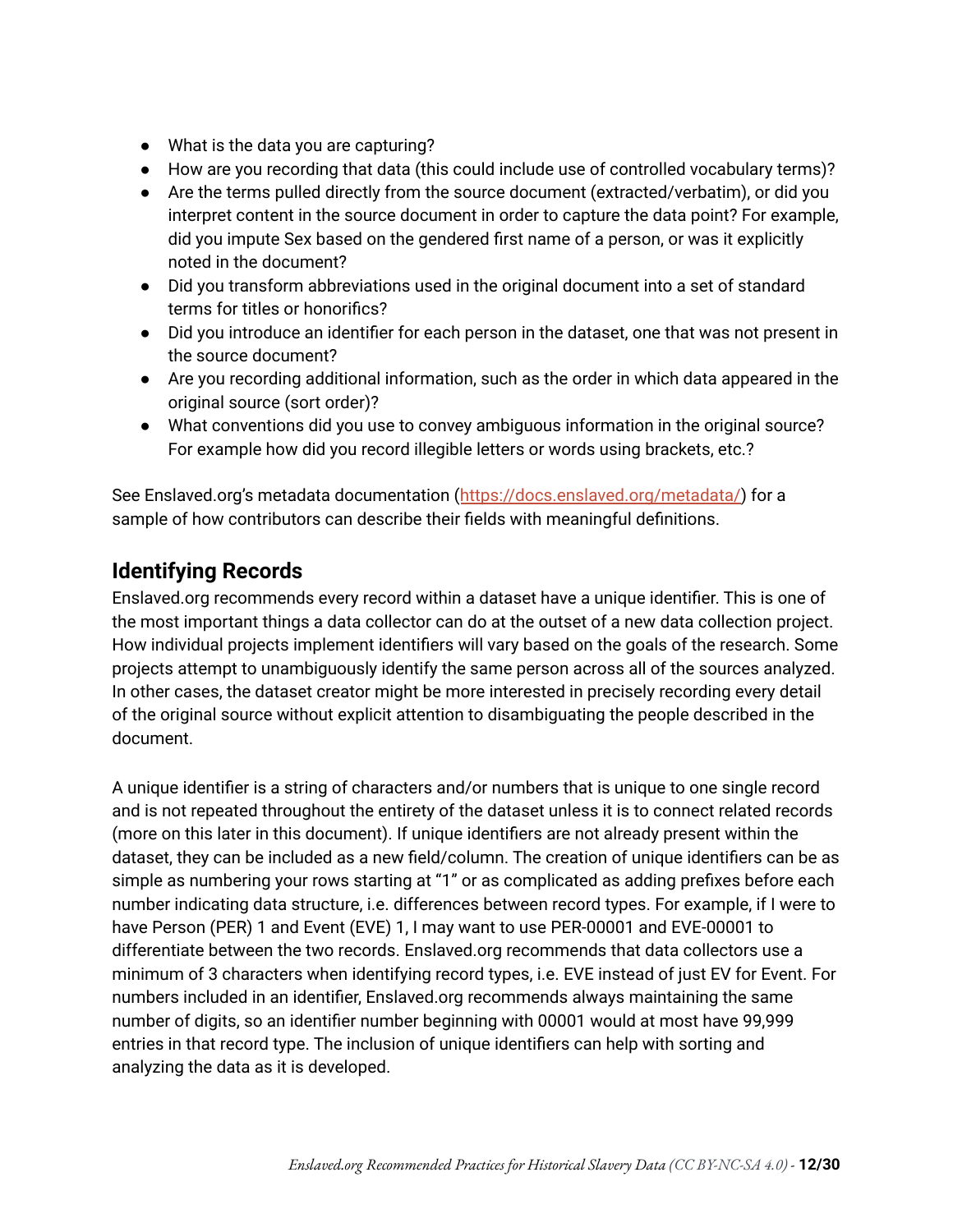If data collectors want to provide further indications of record differences within a record type, they could add Person Role, Event Type, or Place Type to the identifier. For example, if there were two types of events, e.g., Court Cases (CAS) and Newspaper Advertisements (ADV), our identifiers would be EVE-CAS-0001 for Court Case 1, and EVE-ADV-0001 for Newspaper Advertisement 1. (When creating linked open data, Enslaved.org staff will add a prefix to all records coming into its discovery hub to indicate the project that contributed the record. This can be a helpful tip for individual data collectors working on more than one data collection project.)

Unique identifiers are a powerful tool that can be very useful for data collectors (and for others who want to use the researcher's data). They can be used to make connections between data points and to other records within the dataset, and make the connections correctly and effectively. See the "Data Connections" section below for more on this topic.

Another key to good data practices is to consider the full lifecycle of data curation. Enslaved .org's four identifier field types (Person Identifier, Event Identifier, Place Identifier, and Source Identifier) support immediate and long-term data management, including augmenting and updating records. These fields uniquely reference every single person, event, place, or source record in a dataset. Existing only once in a dataset, this identifier field is used to disambiguate one record from all others in a dataset. $5$  As such, it allows a dataset creator to make a record for an event. For example, the Trans-Atlantic Slave Trade Database assigned each ship voyage, the primary unit of analysis in the project, a unique identification number. The project used this identifier to unambiguously distinguish a single voyage from all others that may have the same ship name, voyage duration or time frame, or ports of call. As data in a voyage record expands or gets modified over time, the individual VOYAGEID facilitates precise updating of the correct record. Unique identifiers are a powerful tool to reduce data duplication and potential recording errors.

Manual creation and maintenance of identifiers is challenging, especially without built in error-checking. The onus is on the data collector to review the identifiers and guarantee the uniqueness of each one. Although onerous, many creators consider it valuable work to make data more shareable and usable.

When combining all of these methods, human readable identifiers will be created that give data management staff the ability to tell 1) which project contributed the record, 2) the overarching record type of Person, Place, Event, or Source, and sometimes 3) more specific information about the record given the complexity of the project such as Person Role, Event Type, or Place Type.

To read more about how other organizations implement identifiers, see Leigh Dodds, "How do

<sup>5</sup> Patricia Harpring, *Introduction to Controlled Vocabularies* (Los Angeles: Getty Publications, 2010), 237. https://www.getty.edu/research/publications/electronic\_publications/intro\_controlled\_vocab/index.html.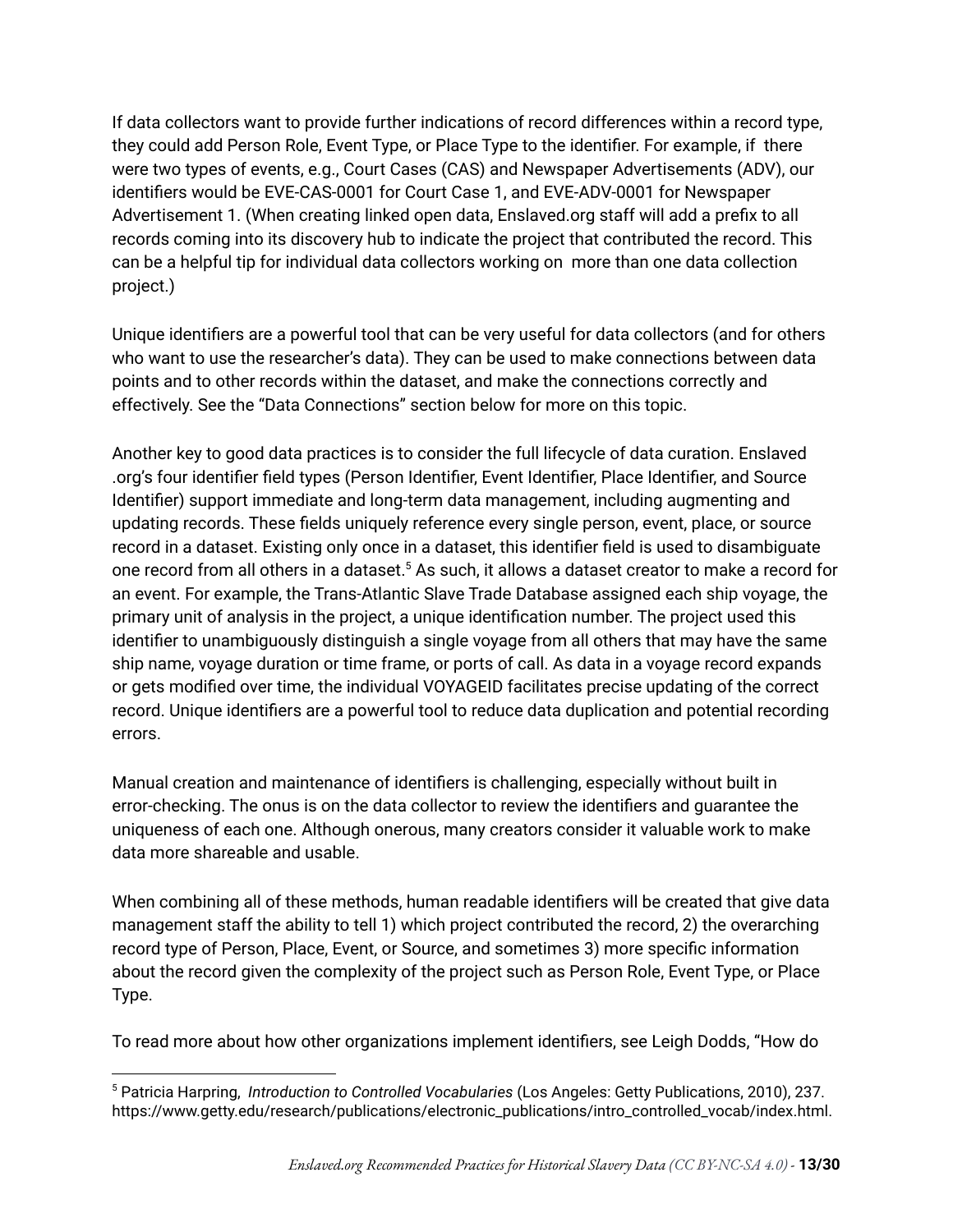#### different communities create unique identifiers?" Lost Boy blog,

<https://blog.ldodds.com/2020/04/14/how-do-different-communities-create-unique-identifiers/> or Victor Chircu, "7 Strategies for Assigning Ids," Simple Oriented Architecture blog, [https://www.simpleorientedarchitecture.com/7-strategies-for-assigning-ids/.](https://www.simpleorientedarchitecture.com/7-strategies-for-assigning-ids/) We also recommend JSDP editor Daryle Williams's discussion in "Free Africans and Concessionaires, Rio de Janeiro, 1860," *Journal of Slavery and Data Preservation* 2, no. 1 (2021), <https://doi.org/10.25971/s1bj-6242>.

#### <span id="page-13-0"></span>**Extraction and Recording Methods**

Depending on the dataset creator's research interests, the focus of the project, and the nature of the source materials analyzed, a dataset creator will likely make decisions about how to extract and record data. Possibilities include 1) faithfully recording all of the data in a source document (**verbatim capture**); 2) inferring additional information from the source material (**interpreting or imputing data**); and/or 3) translating some or all data from the source document into another language (**translation**). There is no best or right way to make these decisions. Often data collectors will implement more than one strategy when extracting and recording (i.e., a data collector may use one data value to record a verbatim term in one column, translate the term in another column, and/or interpret the term in a final column. The selection of how to extract and record is completely dependent on the dataset creator's research goals. **What is important is that the data collector** *thoroughly documents* **the fields and the controlled vocabularies they are using to structure their dataset at the outset of a project**. This documentation should include names and definitions of the fields, stating if each field appeared in the source (verbatim, inferred, and/or translated), and how the data was recorded within the field. See the "Defining metadata" section above.

An example will illustrate the differences between these approaches and the value of careful documentation. One data collector studying post-mortem inventories of slaveholders' possessions in Brazil created a dataset with a blended approach. The column headings for the core part of this dataset were derived from relatively standardized paragraph descriptions of each enslaved person listed in the inventory. The inventory takers included the same types of information for each person in the same order across all inventories. The data collector broke these categories into column headings, which they labeled or named in English even though the inventories were in Portuguese. For many of the fields, the data collector translated into English the data included in the Portuguese descriptions: M (for male) and F (for female) were recorded for male and female in Portuguese. Some data was inferred. When Sex was not explicitly recorded in the document, for example, the data collector looked to other gendered words or to the names of the enslaved to determine Sex. Finally, the dataset creator added an entirely new column found nowhere in the archival document to record their analysis or interpretation of the "nation" recorded for each enslaved person. The dataset creator defined a standard list of geographic regions into which they placed the various listed nations, thus identifying the place of origin for each enslaved person, which was their research focus.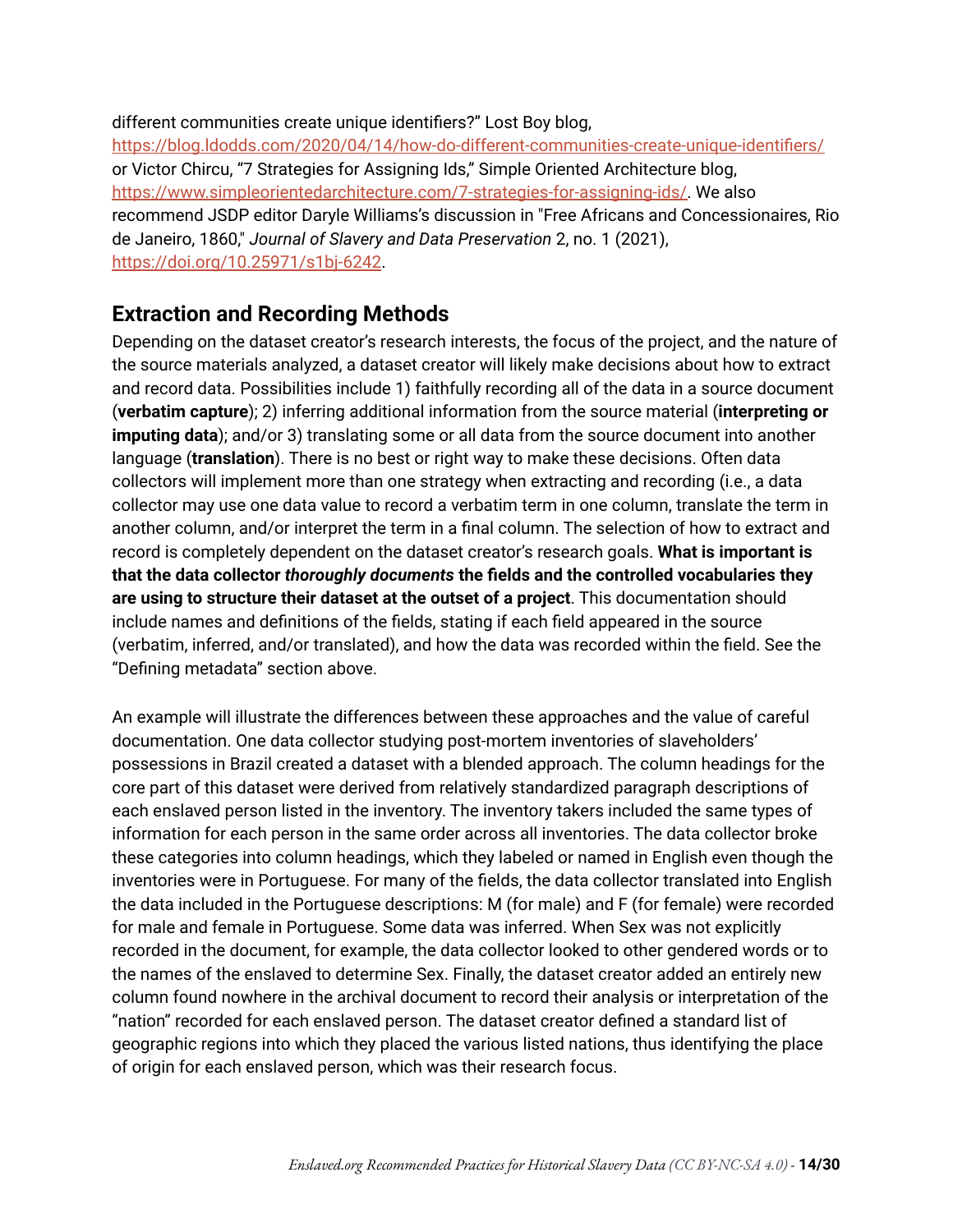From this example, it becomes clear that coding data (as in the M for male and F for female example above) or using other forms of shorthand can lead to confusion for people trying to read and analyze the data, if the data collector does not document or define the codes. This is especially true for datasets that are not in the same language as the archival documents or that use jargon that the data collector added to the dataset, hence the necessity of documenting one's choices in the field definitions table/data dictionary and the Methodology section of *Journal of Slavery and Data Preservation* data articles.

#### <span id="page-14-0"></span>**Applying Controlled Vocabularies**

Controlled vocabularies are used to standardize data values within like fields and provide consistency across a dataset.<sup>6</sup> These carefully selected and defined lists of words and phrases provide a consistent way to categorize data values within a field so that similar data in disparate datasets can be searched effectively. For example, when describing Sex within the Enslaved.org controlled vocabulary, the terms "Female," "Male," and "Intersex" are used. These controlled terms standardize words that encompass this category in historical documents such as woman, man, lady, gentleman, boy, girl, mujer, hombre, niña, niño, or abbreviations like M and F used in some datasets. Aligning with Enslaved.org's controlled vocabularies is recommended, but not required. $^7$  As in the following example, the key is both to establish a standardized process for extracting and recording the data for each field and to document the process for each field. Although controlled vocabularies encourage shared language, the current list of terms will not be sufficient to accommodate the specifics of every historical example; use whatever terms you think are best and after initial submission, talk to Enslaved.org staff about the possibility of adding these terms to the controlled vocabularies to better represent your evidence.

**Pro-tip**: **Specify** and **define** terms appropriate for a category. These terms can be based on the data in the historical document but standardized so that they can be consistently used across records in the dataset. You might consider listing specific terms that you mapped to a single term and/or how you determined the appropriate controlled vocabulary to apply based on other aspects of the dataset. For the Sex example, you could specify that a historical ledger included a heading named "Gender" and recorded that data as "M" or "F" but that you decided to record the data as Male (for "M") and Female (for "F"). Or that the Sex column you included in the dataset did *not* appear in the original document but is data you inferred (or interpreted/imputed) based on other information in the source document, for example from the first or given name of a person or gendered phrases in a description field–for example "gentleman," "boy," "hombre," and "niño," which you coded as Male, while "woman," "lady," "girl," "mujer," and "niña" was categorized

<sup>&</sup>lt;sup>6</sup> Six Person fields use a controlled vocabulary: Sex, Age Category, Occupation, Relationships, Person Status (freedom status), and Role within Event. Event has one controlled vocabulary that categories the Type of slavery/slave trade event, for example a manumission, marriage, or sale. The Place Type vocabulary defines terms such as county or parish, domicile, maroon community, plantation, port, etc. Definitions for all controlled vocabulary terms are located at [https://docs.enslaved.org/controlledVocabulary/.](https://docs.enslaved.org/controlledVocabulary/)

 $7$  Enslaved.org continues to expand and refine the controlled vocabularies as contributors submit new data.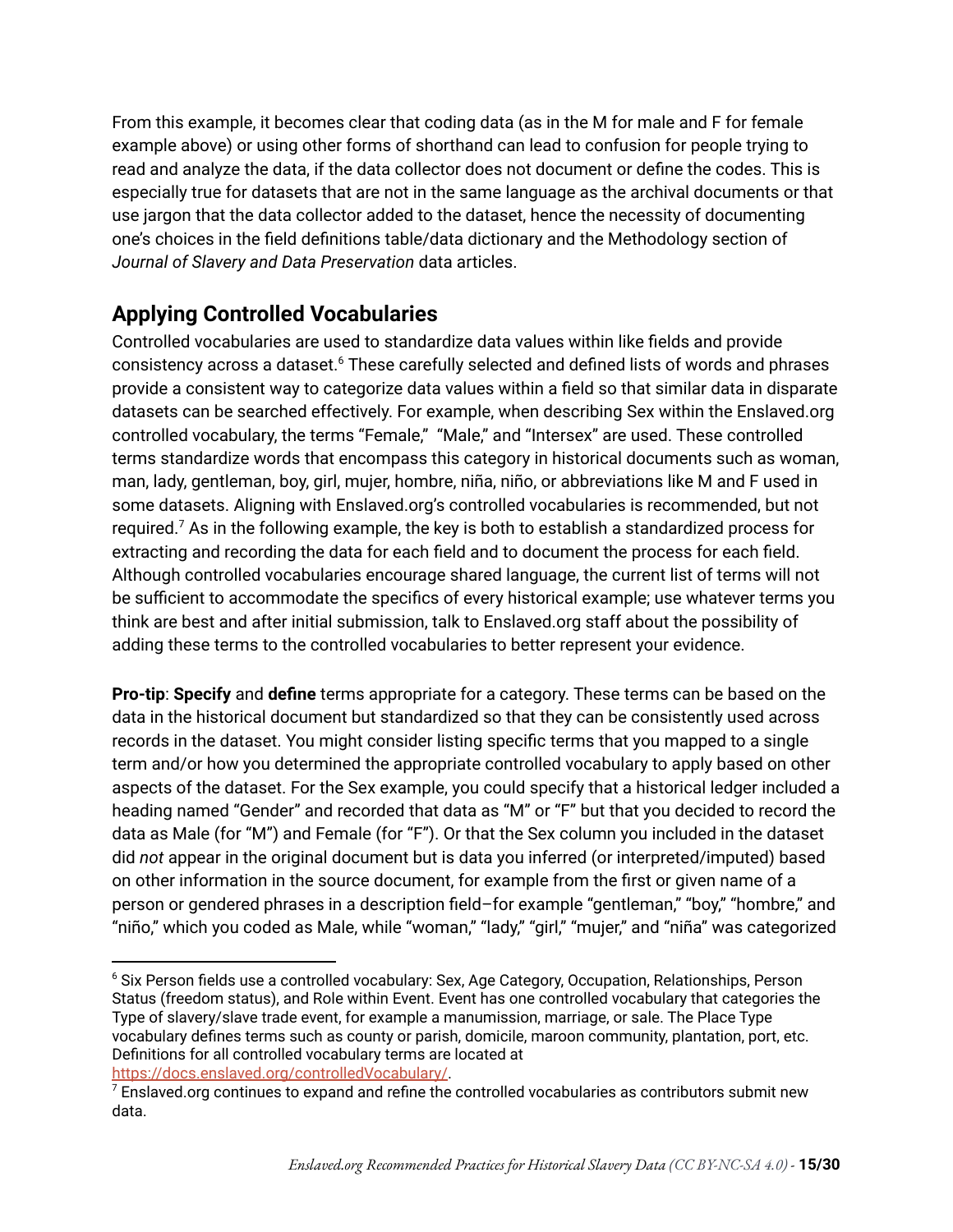as Female. Maintain documentation about your methods, terms, and controlled vocabularies in a separate tab/sheet within your data collection or in ancillary files. New terms can be added over the course of the data collection as the need arises. Be sure to update your documentation as you make decisions to add or modify terms. Clear delineation of controlled vocabulary terms allows you and anyone else assisting with the dataset to consistently use terms across all records during the entire collection period, even when your memory fades about the significance of including or editing terms. See the "Defining Metadata" section above for further information on the importance of documentation.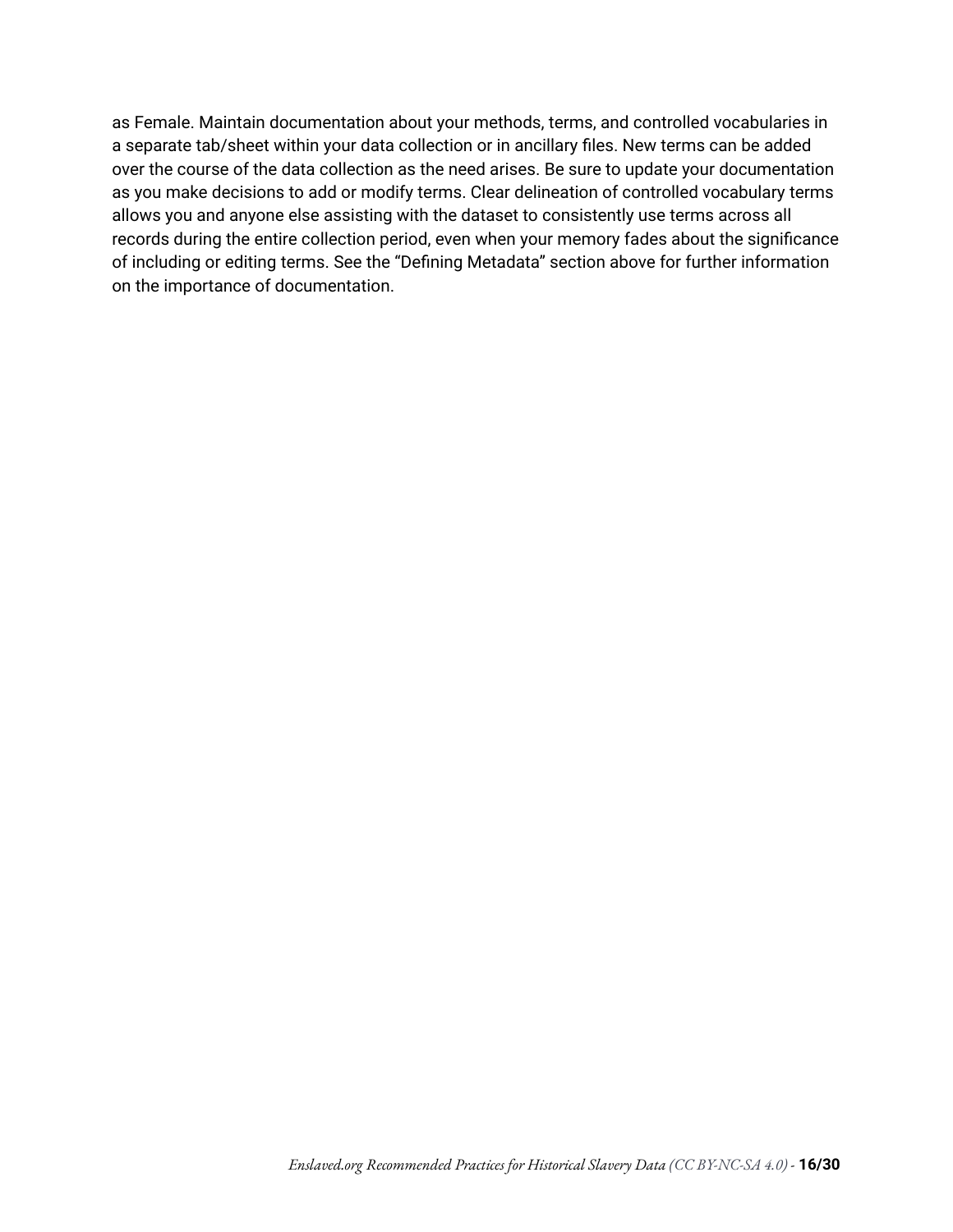# <span id="page-16-0"></span>**IV. Using Key Enslaved.org Concepts**

This section will describe recommended practices for using Enslaved.org's four core concepts: Source, Person, Event, and Place.

#### <span id="page-16-1"></span>**Source**

On the most basic level, a source is something that contains historical information about a topic under investigation.<sup>8</sup> Primary sources could include documents, ledgers, municipal records, diaries, letters, newspaper articles, artifacts, etc. containing historical material or data. Researchers value being able to examine sources consulted by other researchers to verify the authenticity and veracity of the source, to learn more about a topic on which the source reports, to analyze the provenance of the data, and to see for themselves if they agree with another researcher's interpretation of the same material. Providing a comprehensive **citation** for each source used in the development of a dataset is a straightforward way to document the material behind the dataset. A robust citation should allow users to go directly to the original material to examine the quality of the extracted data, to dig deeper, or conduct parallel research on aspects of the source not included in the dataset.

As researchers know, citing historical sources of the data is one of the most important things to document. This need is intensified with a dataset. Every row or record within a dataset should include a reference to the source(s) of the data in that row/record. This allows the data creator and future users to know the provenance of the data and gives credibility to the overarching dataset. How a dataset creator records this source information can take one of two paths: a full citation for each source used in the creation of a single record within a field in that record, or separate **Source Records** that connect/link the source to every record derived from that source through the use of a Source Identifier. The advantages and challenges of these approaches are discussed in the following section. Irrespective of the approach, records in a dataset should all point to a complete citation for the source, one that is precise enough to allow an individual to find the original document, whether it be in a library, archive, museum, personal collection, website, etc.

**Pro tip for archival sources**: Include as many of the following pieces of information as possible to create a **full citation** for each archival source used in the dataset. A dataset creator can also collect this information in a series of fields in the dataset, rather than a single field.

- Name of repository
- Collection name
- Collection number

<sup>8</sup> <https://www.historyskills.com/source-criticism/analysis/source-kind-and-type/> <Accessed 18 February 2021>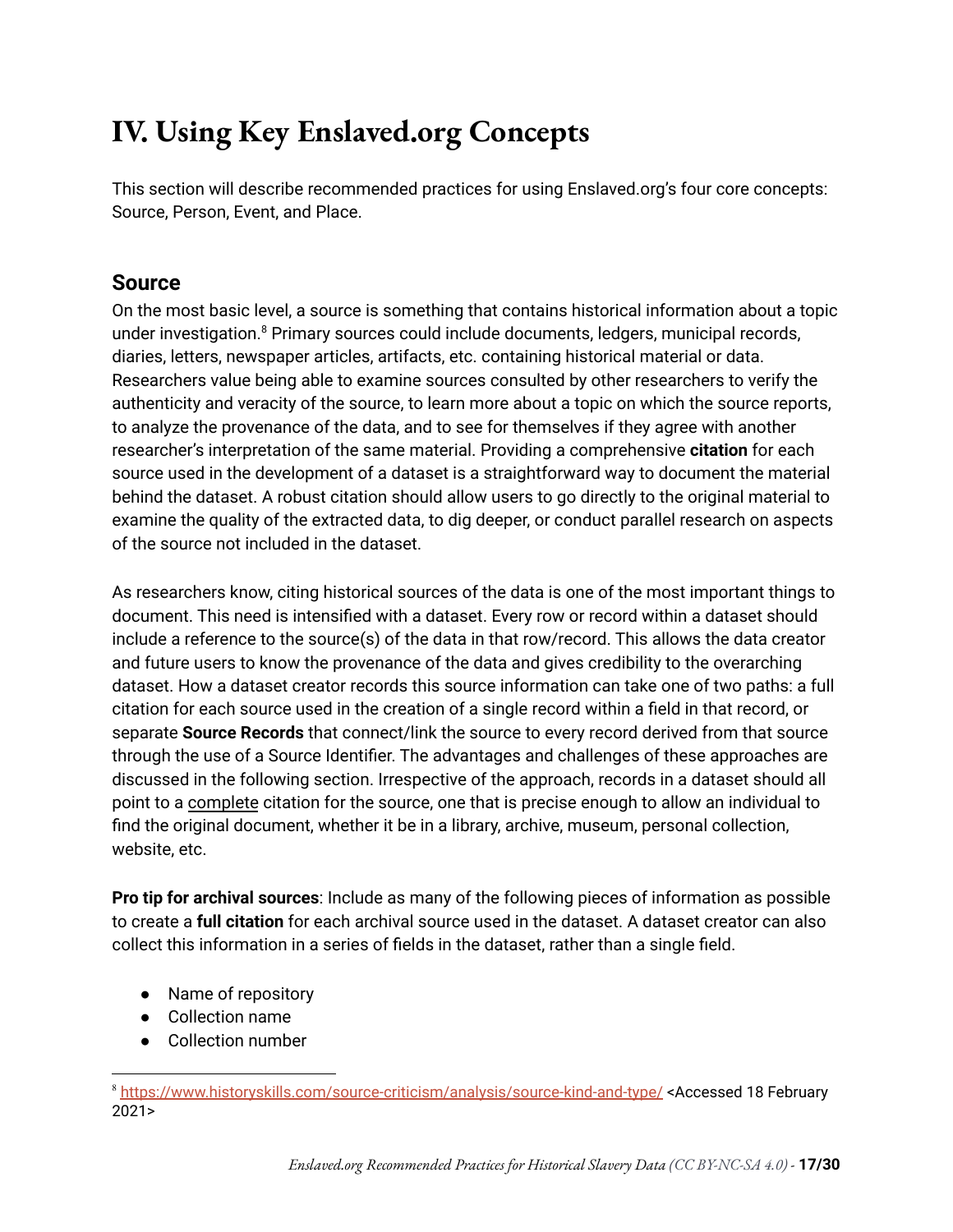- Box number
- Folder
- File
- Page Number

A suggested organization for this is:

Title or description of item. Date of the item. Title of the manuscript collection. Number of the item. Name of the repository, Location of the repository.

The JSDP data article that accompanies each dataset will require that Sources be listed in the bibliography format of the *Chicago Manual of Style*

([https://www.chicagomanualofstyle.org/tools\\_citationguide/citation-guide-1.html\)](https://www.chicagomanualofstyle.org/tools_citationguide/citation-guide-1.html); they can be cited in the same way within the dataset using the guidelines for Manuscript Collections or the relevant source types.

For example,

- The Mayor's Register of Free Blacks in the City of New Orleans from 1840 to 1864. Volume 4, Book 1, Page 3. Louisiana Division/City Archives and Special Collections at the New Orleans Public Library.
- Inventories of slaveholders' possessions (1767-1831). Uncataloged box 1767. Arquivo Judiciário do Estado do Maranhāo, São Luis, Brazil.
- *Maryland Gazette,* June 4, 1770, p. 6.

#### <span id="page-17-0"></span>*Create Fields for Citations in Individual Records or Create a Source Record*

We recommend using one of the approaches described below to document sources within a dataset, not in a separate listing (file) alone. Connecting records in a dataset to the source(s) from which the data was derived will allow others to locate the source, verify the data, and examine the specific original material informing each point of data. Similar to scientists who release experimental data collected during their research to facilitate the reproducibility of research results, dataset creators extracting data from historical documents must provide robust documentation so that the data can be verified through comparison with the original document.

The first way to connect source information to records derived from a source document is to include Source fields within the dataset that would allow a user of the data to form a *full* citation for the source material. This row-by-row reference embeds explicit source data in every record. The provenance of the extracted data can be traced to the original material from a single field in each record. This may lead to redundant source data in every record; this is fine, as it will be clear what materials were used to create each and every record in the dataset without having to consult ancillary documentation files or records. Sensical abbreviations can be used so long as they are clearly documented in the field definitions table.

Alternatively, a dataset creator can create a separate **Source Record** to capture information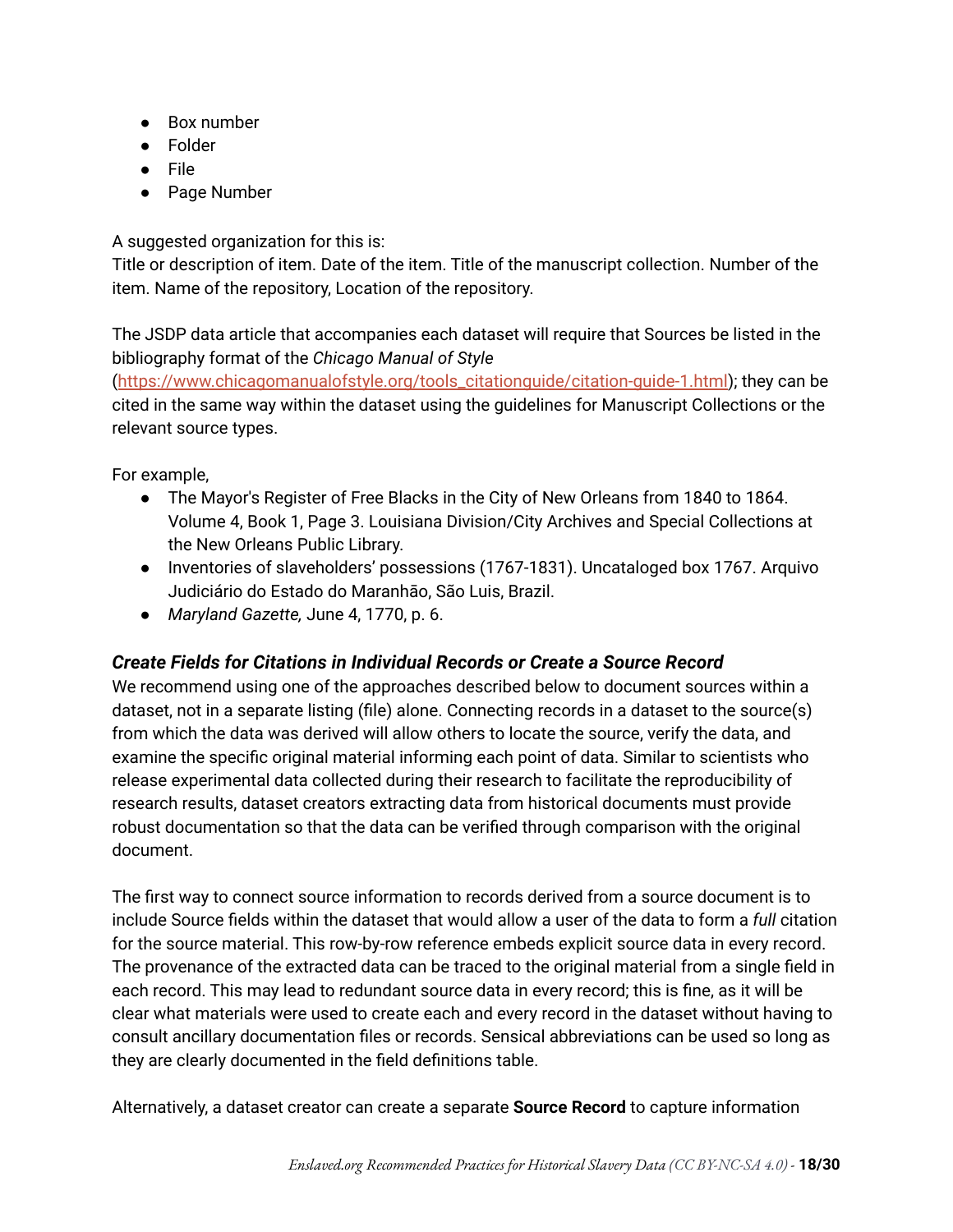about each of the historical documents used to create the dataset. The Source record would include the same handful of fields describing the nature, location, and provenance of the historical documents. The **Source Record** would additionally have a unique identifier for each source. This identifier would be added into a Source field of every record derived from that source. **An advantage of this method is that the identifier becomes a shorthand way (i.e. through the source identifier) to reference the source in every record without duplicating the same lengthy citation in numerous records.** Duplicate and redundant data can introduce errors and make it challenging to implement a small change to the citation across all of the records with that citation. An edit to a single Source record would be available to all other records that reference that record via the Source Identifier. More granular citation references like page number, box, or folder could also be included in other columns within the related record (i.e. in the Person, Event, or Place) if that level of specificity is desired.

For dataset creators who elect to make a separate Source record for each source used in the development of the dataset, Enslaved.org recommends that they use the following columns/fields to record the citation information for each source:

- Source Identifier: Create a unique reference for each source in the collection. (See the section on *"Identifiers"* for suggestions about how to create identifiers for your Source records.) Source identifiers indicate the sources from which Person records were extracted or where data about Events included in the dataset were derived. (Learn more about the importance of unique identifiers for all types of records in the *"Data Connections"* section of this document.)
- Document Type: Record the general category describing the historical document from which the data was extracted. Enslaved.org uses a controlled vocabulary to classify a wide variety of historical document types. This data conveys the nature of the source materials in ways that make it easier to search for and browse across similar datasets and records.

#### <span id="page-18-0"></span>**Person**

In the Enslaved.org context, a **Person has biographical and identifying information about an individual, organization, or group of people acting as a single entity who participated or were involved in the historic slave trade**. The project promotes the use of controlled vocabularies and connections to events to show these people within an historical context. In doing so, it both keeps the ethical focus on people and makes finding and learning about their lives possible on Enslaved.org.

#### <span id="page-18-1"></span>*Names*

As good practice, a dataset creator should consider including additional name columns to provide more granular representations of the data, like Surname, Given Name, Alternate Name, Honorifics, etc. This can improve searching and findability of the data within the dataset, along with indicating naming conventions in various cultures. Names can also change over time, so making a decision on which column of data contains the preferred name to reference should be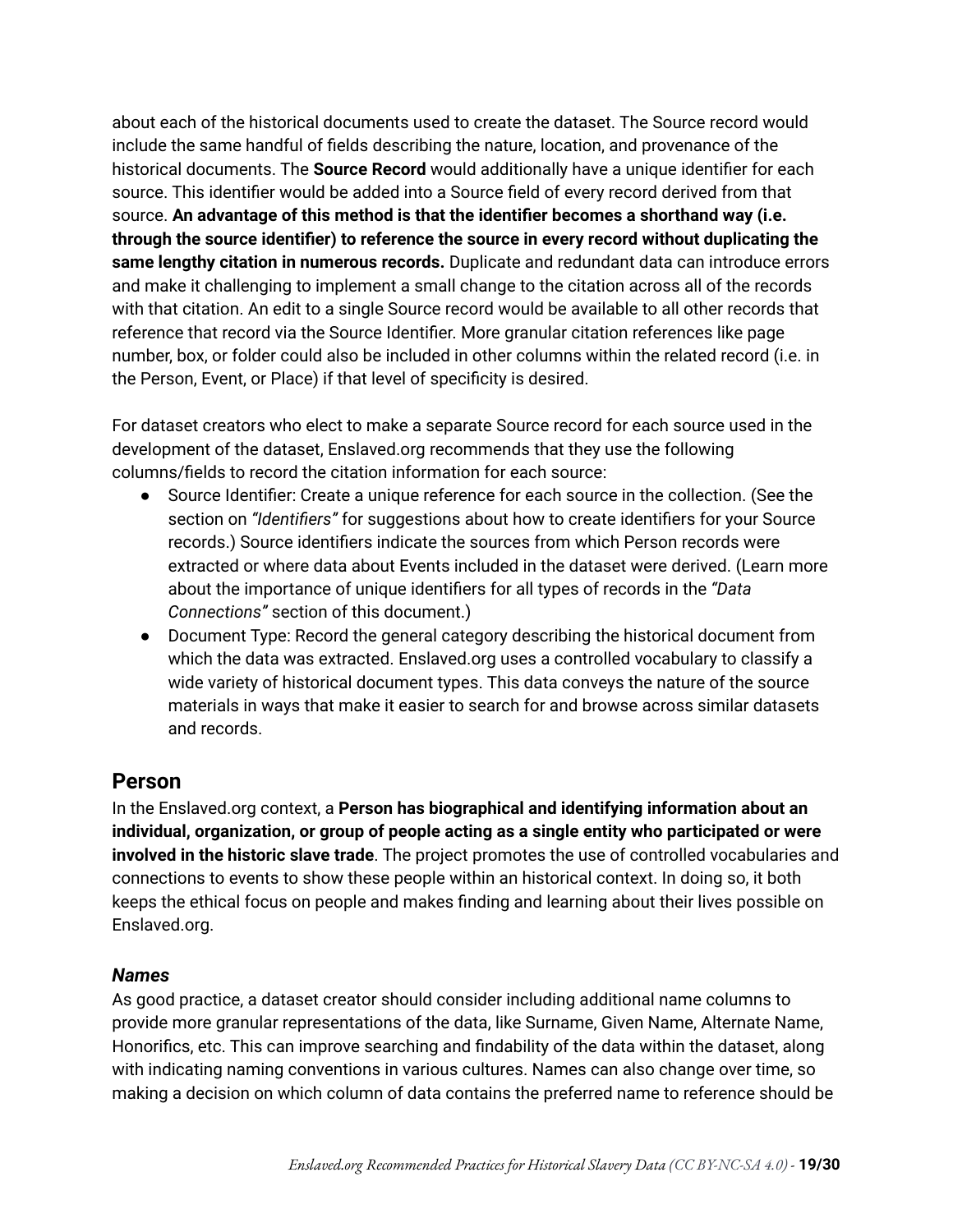included within the documentation. For example, Samuel Ajayi Crowther was born with the name "Ajayi" and later in life used the name "Samuel Crowther." A general name column could contain the full name "Samuel Ajayi Crowther" and be used for a general reference to this person without giving preference to one name over another. Given Name could list Samuel and Surname could include both "Crowther" and "Ajayi."

Enslaved.org uses "Unnamed" for any records where a person's name is not identified. Using this approach will make it easier for reviewing the data (did I accidentally delete that name because the cell is blank?), but it will also make it easier to display the person record in any subsequently created data interfaces and further humanize the person by indicating that although this person's name is unidentified, the person still existed and is important to record.

#### <span id="page-19-0"></span>*Age and Age Category*

When recording details about a person's age, consistency continues to be key. It is important not to conflate various types of information into a single column. When using numerals, have a column for Age that exclusively includes numerals. When using an Age Category like Infant, Child, or Adult, data collectors should log these in a separate column and stick to the controlled vocabulary that have been adopted and documented.

#### <span id="page-19-1"></span>*Sex*

When logging the field Sex, it is critical to stay with the controlled vocabulary so that Sex and Age are not conflated. Again, the term "boy" can conflate the sex of Male with the Age Category of Child. While a data collector may want to include the verbatim term "boy" in a column of its own so as to capture how the information was recorded within the original document, Enslaved.org does recommend the data collector standardize and interpret/impute further information into additional columns. Having standardized language goes a long way toward allowing integration and subsequent discoverability of data when it is added to other platforms or used for research by others.

#### <span id="page-19-2"></span>*Relationships*

Recording relationships between individuals within a dataset means capturing two related data points and attaching them to each individual record.

Examples of reciprocal relationship types include:

- Parent ⇔ Child
- Sibling ⇔ Sibling
- Spouse ⇔ Spouse
- Grandparent ⇔ Grandchild
- Aunt/Uncle ⇔ Niece/Nephew
- Cousin ⇔ Cousin
- Godparent ⇔ Godchild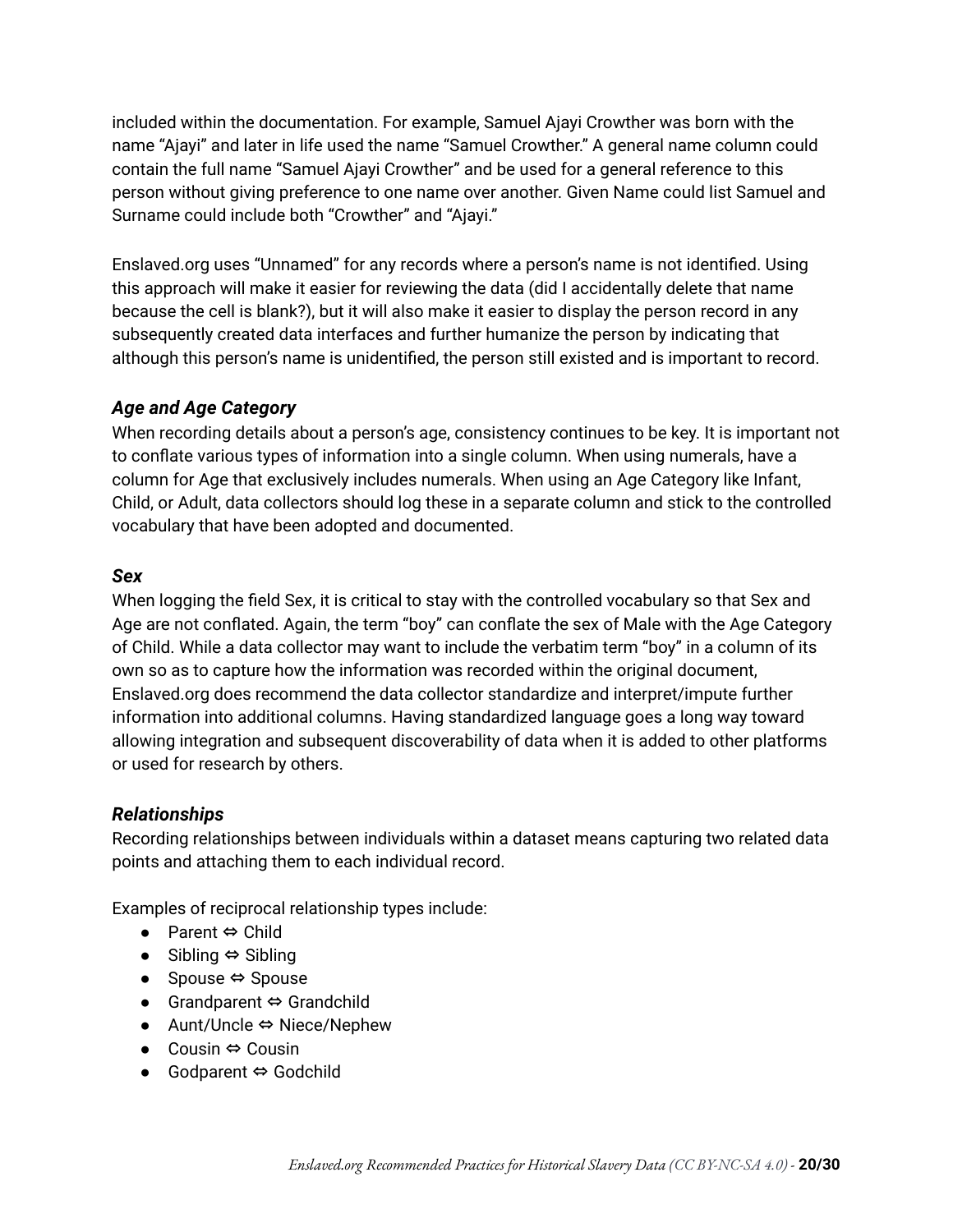To avoid confusion, Enslaved.org recommends leveraging the unique identifiers already created to make these connections and using a delimiter, i.e. any character not otherwise included within the data to differentiate between the identifier and the relationship data points. Relationship types should be explained in the data documentation.

For example, the record for Josefina, who has person identifier PER-000,1 could have a cell within a relationships column that contains the following relationships and delimiters:

PER-0002 | Parent; PER-0003 | Sibling; PER-0004 | Child

The pipe "|" denotes a connection between the unique identifier and a relationship type, while the semicolon ";" denotes a new set of relationship data points. Consistent use of any characters not found elsewhere within the dataset may be used in place of the pipe and semicolon.

In this example:

- PER-0002 is Josefina's parent
- PER-0003 is Josefina's sibling
- PER-0004 is Josefina's child

The use of unique identifiers, consistent delimiters, and controlled vocabularies (all described within your documentation) allows the data to be easily interpreted by others examining the data.

This method is useful for computational consumption, but it can make the data much less human readable. People often solve this with a two-columns strategy: relationship text in one column and relationship id in a separate column afterward.

#### <span id="page-20-0"></span>*Birthdate and Death Date*

If the only Event information gathered about a person is their birthdate and death date, it makes sense to include these dates as part of the Person record, as these data points are specific to the human experience. However, if other information about the birth or death events has been collected, such as a description, place, other participants in the event, etc., Enslaved.org recommends that the dataset creator create separate Event records for birth and death.

#### <span id="page-20-1"></span>*Person Data Points at Specific Event Dates*

Person information collected at a specific date can be represented in one of two ways; this is especially relevant for data points like Age or even Occupation that will change over the course of a person's lifetime.

While Option 1 is the more commonly used for most datasets where multiple people participate in a single event (i.e. a group event), Option 2 may be more practical for datasets where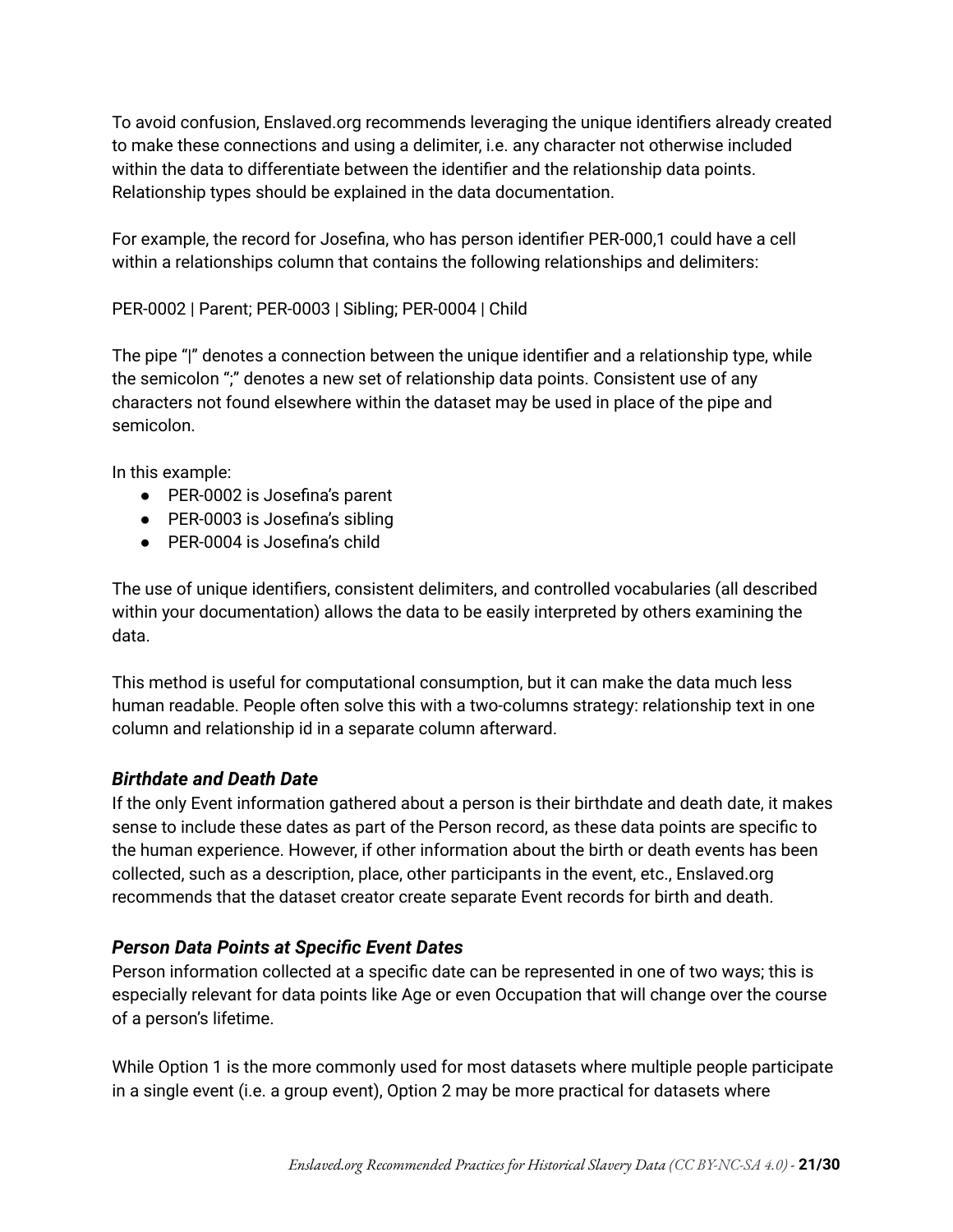individuals have multiple events, i.e., non-group events.

**Option 1: The Person data is included within the Person record and linked to the Event through the Event Identifier. This data would be included within 2 tables or tabs within the same spreadsheet and are shown together below for comparative purposes.**

| <b>OPTION 1 - PERSON</b> |                         |     |            |                 |     |                                                                                                                 |  |
|--------------------------|-------------------------|-----|------------|-----------------|-----|-----------------------------------------------------------------------------------------------------------------|--|
| personID                 | personname              | sex | events     | status          | age | relationship                                                                                                    |  |
| <b>ENS-PER-00719</b>     | Amando                  | м   | ENS-EVE-01 | Enslaved        | 0   |                                                                                                                 |  |
| <b>ENS-PER-00719</b>     | Amando                  | м   | ENS-EVE-02 | Enslaved        |     | 15 ENS-PER-00723   Enslaver                                                                                     |  |
| <b>ENS-PER-00720</b>     | Lucia                   | F   | ENS-EVE-02 | Enslaved        |     | ENS-PER-00723   Enslaver;<br>ENS-PER-00721   Parent;<br>10 ENS-PER-00722   Sibling                              |  |
| <b>ENS-PER-00721</b>     | Miguel                  | м   | ENS-EVE-02 | Enslaved        |     | ENS-PER-00723   Enslaver;<br>ENS-PER-00720   Child;<br>35 ENS-PER-00722   Child                                 |  |
| <b>ENS-PER-00722</b>     | Josefina                |     | ENS-EVE-02 | Enslaved        |     | ENS-PER-00723   Enslaver;<br>ENS-PER-00721   Parent;<br>12 ENS-PER-00720   Sibling                              |  |
| <b>ENS-PER-00723</b>     | <b>Thomas Stapleton</b> | м   | ENS-EVE-02 | Enslaver, Owner |     | ENS-PER-00719   Enslaved;<br>ENS-PER-00720   Enslaved;<br>ENS-PER-00721   Enslaved;<br>ENS-PER-00722   Enslaved |  |

| <b>OPTION 1 - EVENT</b> |                                     |                     |  |                           |  |  |  |
|-------------------------|-------------------------------------|---------------------|--|---------------------------|--|--|--|
| eventID                 | <b>eventname</b>                    | eventtype eventyear |  | eventplace                |  |  |  |
| <b>ENS-EVE-01</b>       | <b>Birth of Amando</b>              | Birth               |  | 1800 New Orleans, LA, USA |  |  |  |
| <b>ENS-EVE-02</b>       | <b>Inventory of Hill Plantation</b> | Registry            |  | 1815 New Orleans, LA, USA |  |  |  |

**Illustration 2**: Option 1 for recording person data points at specific Event dates

In the example above (Option 1), data for Amando, including his Gender (**M**), Freedom Status (**Enslaved**), and Age (**15**), are recorded in the Person record. Amando's Person record also includes a reference to an event, a **Registry**, through the Event identifier (**ENS-EVE-02**). More granular information about the Registry, including the name (**Inventory of Hill Plantation**), data about when (**1815**) and where (**New Orleans**) the inventory was taken, are represented in the associated Event record. Additional Event records could be included for Amando by duplicating his personID and connecting other Event records (**ENS-EVE-01).**

**Option 2: The Person data is included directly within the Event record and linked back to the Person through a listing of the Person Identifier.**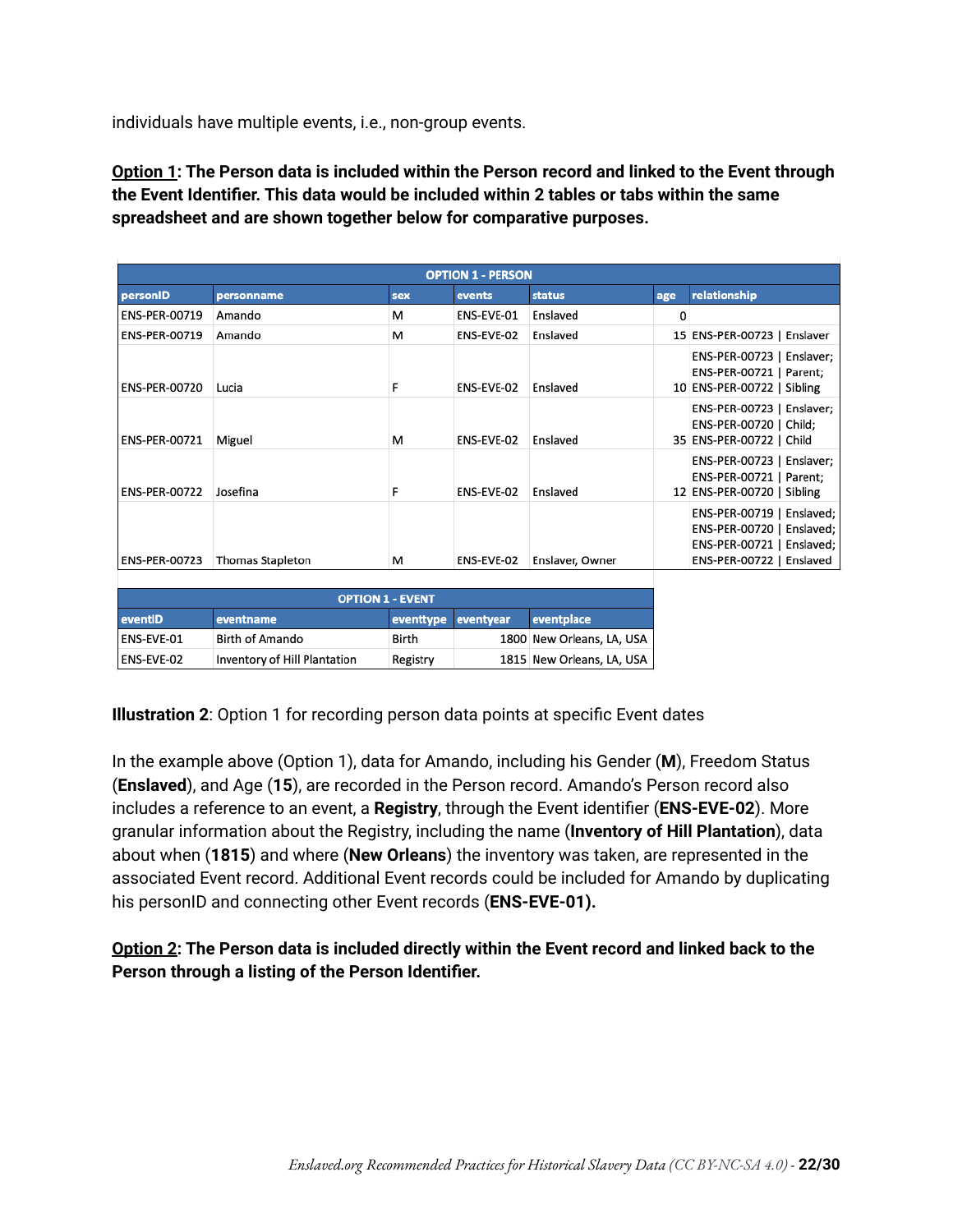| <b>OPTION 2 - PERSON</b> |            |     |                                          |                        |  |  |
|--------------------------|------------|-----|------------------------------------------|------------------------|--|--|
| personID                 | personname | sex | events                                   | relationship           |  |  |
| ENS-PER-00724            | Lucas      | M   | ENS-EVE-03;<br>ENS-EVE-04:<br>ENS-EVE-05 | ENS-PER-00725   Spouse |  |  |
| ENS-PER-00725            | Francisca  |     | ENS-EVE-05                               | ENS-PER-00724   Spouse |  |  |

| eventID           | eventname                                | eventtype eventyear | eventplace                | personID             | age status  |
|-------------------|------------------------------------------|---------------------|---------------------------|----------------------|-------------|
| <b>ENS-EVE-03</b> | <b>Birth of Lucas</b>                    | Birth               | 1800 New Orleans, LA, USA | <b>ENS-PER-00724</b> | 0 Enslaved  |
| <b>ENS-EVE-04</b> | Registry of Lucas                        | Registry            | 1815 New Orleans, LA, USA | <b>ENS-PER-00724</b> | 15 Enslaved |
| <b>ENS-EVE-05</b> | Marriage of Lucas and Francisca Marriage |                     | 1830 New Orleans, LA, USA | <b>ENS-PER-00724</b> | 30 Enslaved |
| <b>ENS-EVE-05</b> | Marriage of Lucas and Francisca Marriage |                     | 1830 New Orleans, LA, USA | <b>ENS-PER-00725</b> | 25 Enslaved |

#### **Illustration 3**: Option 2 for recording person data points at specific Event dates

In the Option 2 example above, Lucas participates in *multiple* Events, including a Birth event (**ENS-EVE-03**), a **Registry** event (**ENS-EVE-04**), and a **Marriage** event (**ENS-EVE-05**). In each event, which happens on different dates, Lucas has a different age (**0** at birth, **15** when he was registered in the Registry, and **30** years old when he married Francisca). Therefore, capturing this person data in the event record (instead of in the person record) allows one to collect how old Lucas was at different life events. This can be accomplished in a similar way using Option 1 by repeating the Person information (like Name, Sex, and Person Identifier) over and over again in multiple rows.

While no one way is right or wrong, the decision should be made based on what information the dataset creator is prioritizing in representing historical data. In general, when recording a *single* event for a person, including the person data within the Person record (Option 1) probably makes the most sense. When collecting *multiple* Events about a person that have multiple data points within each event, Option 2 should be considered.

#### <span id="page-22-0"></span>*Differentiate People with Unique Identifiers*

Using a unique Person Identifier goes a long way toward aiding in the creation of a single record or series of linked records leveraging a single identifier for a Person. It is important that identifiers be applied to all Person records within a dataset. While the goal of a data collector is often to record the names of enslaved people, they often capture the names of the person's enslaver(s), but only identify the enslaver as a datapoint tied to the enslaved individual. This leaves enslavers without their own identifiers, but adding identifiers for them is beneficial as well. With the enslaver data embedded in another person's record, it is difficult to answer, *How many people did Thomas Stapleton enslave?* An identifier must be specified for each listing of Thomas Stapleton who is known to be the same person. If an identifier is not specified and present, it cannot know if the enslaver Thomas Stapleton named in one enslaved person's record is the same Thomas Stapleton logged in another record. The same concept applies to any named participants within an Event (Notaries, Judges, Buyers, Sellers, Shippers,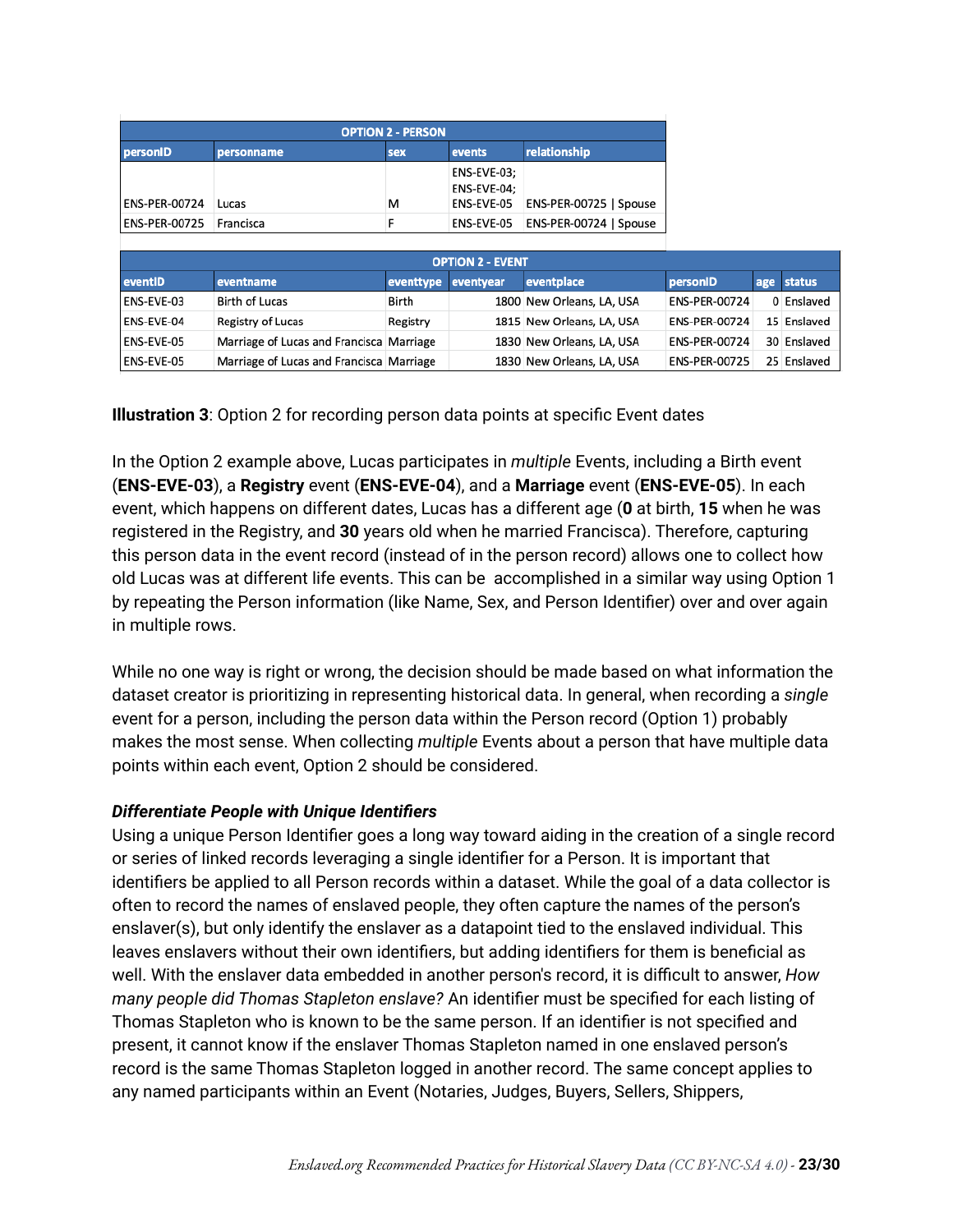Concessionaires, etc.). In short, use identifiers to connect the same person to multiple Events and People.

#### <span id="page-23-0"></span>*Connection to Event*

There are various ways to connect Person data to an Event record, as discussed in "Person data points at specific Event dates" above. What is most important is to make sure that the Person data is linked to or references any related Events. Listing the related Event Identifiers within the Person record is often the most simple and straightforward way to make sure that the Person data is tied to a place at a specific period in time as Event records typically include both temporal (time) and geographic (place) data points (please see Illustrations 2 and 3 above, along with "Connection to Place" section under Event below).

#### <span id="page-23-1"></span>**Event**

In the Enslaved.org context, an **Event is information about a single incident or occurrence that led to the recording of information**. The project promotes the use of controlled vocabularies and connections to place and time to locate these events within an historical context and to make them easier to search and browse across datasets. The full list of event type controlled vocabularies can be found at <https://docs.enslaved.org>.

#### <span id="page-23-2"></span>*Event Type*

The purpose of the Event Type field is to categorize events based on their overarching characteristics or outcome. Often this field is absent from datasets because information about the type of event is implied by the type of document from which the data is extracted. When made explicit in Enslaved.org, event type allows the project to group together all records by type of event irrespective of originating dataset or contributor. Therefore, users can see all of the baptisms records for enslaved people, for example, from anywhere in Enslaved.org's corpus of datasets. Enslaved.org encourages all dataset creators to consider including the Event field and using Enslaved.org controlled vocabulary terms for Event Types.

#### <span id="page-23-3"></span>*Single-Person Events and Group Events*

It can be challenging to decide how many Event records to create for various event types. A single-person event is an Event where only one person is known to have participated. As discussed previously, it may be problematic to create an event for a birth or death when one only has a date. If this is the case, many data collectors include this information in the Person record instead. When Enslaved.org integrates birth and death dates into its discovery hub, it creates an event record for each Event and connects the Person to that Event. If a data collector has Date and Place information for an Event or any other additional Event information, Enslaved.org recommends creating a separate Event record with an Event Identifier.

Group events are any Events that clearly include multiple participants, like marriages, plantation inventories, voyages, etc. Details about the event can be recorded one time in an Event record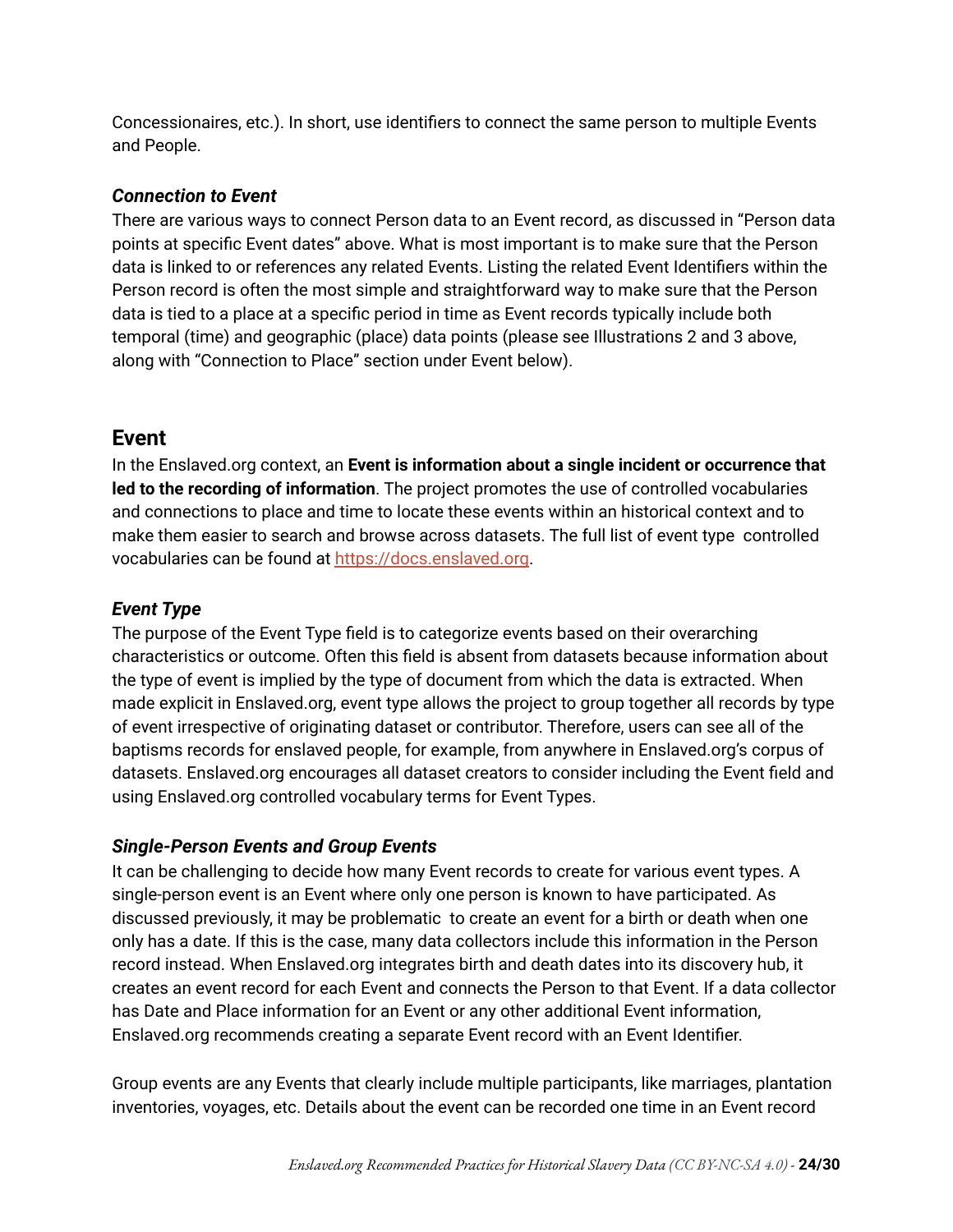and then be referenced (via an Event Identifier) in all of the Person records of people who participated in the event. In the case of a marriage, the Event Identifier for the marriage would be added to the Person records for the bride, groom, priest/clerk/officiant, and any other event participant. (See the section on "Identifying Records" for suggestions about how to create identifiers for your Event records. Learn more about the importance of unique identifiers for all types of records in the "Data Connections*"* section of this document.)

#### <span id="page-24-0"></span>*Dates*

Date fields are used to express when an event happened. Use one date field for events that occured at a single point in time. For events like a voyage that occur over a period of time, Enslaved.org recommends using two date fields, one for the date when the event began (Start Date) and a second for the date when the event ended (End Date).

Date data should be formatted consistently within a dataset. There are several published date formats standards you might consider implementing, including **ISO 8601-1**, W3C [Note](https://www.w3.org/TR/NOTE-datetime) on Date and Time [Formats](https://www.w3.org/TR/NOTE-datetime), and the Extended Date/Time Format [Specification](http://www.loc.gov/standards/datetime/). Enslaved.org recommends using a string of YYYY-MM and YYYY for incomplete dates and YYYY-MM-DD for full dates; MM-DD-YYYY and DD-MM-YYYY are not recommended. It is vitally important to explain date format in the datasets's field definition table.

Date fields are a good example of when not to mix data types within a field. Dates should *not* include non-date data, for example "approximately" or "circa" or "c." For approximate or ambiguous dates, you might consider one of the following approaches.

- Option 1: Add another field for recording terms that qualify the date, including circa or approximately for ambiguous dates in the date column. Use the date qualifier field for even more vague or imprecise dates, for example to note when an event happened "before" or "after" a date or even a year. Events that are described as having happened "Before" and "After" other events with specific dates are commonly found in oral testimony or life histories/biographies, personal narratives, and testimony.
- Option 2: Add new date fields to capture data for each ambiguous type of date, for example Circa Event Date or Occured Before Date. As long as the exact meaning of the data included in the field is documented, this approach is reasonable. A downside is that it increases the number of fields in the dataset, which can become unwieldy and cause confusion about which field is the appropriate one for a specific event.

#### <span id="page-24-1"></span>*Connection to Place*

There are various ways to make the Event data connect to a Place record, as mentioned in the "Person data points at specific Event dates," "Birthdate and Death Date," and "Connection to Event" sections above. What is most important for Event is to make sure that the Event data is connected to any related Place records. Listing the related Place Identifiers (described in the next section) within the Event record is often the most straightforward way to make sure that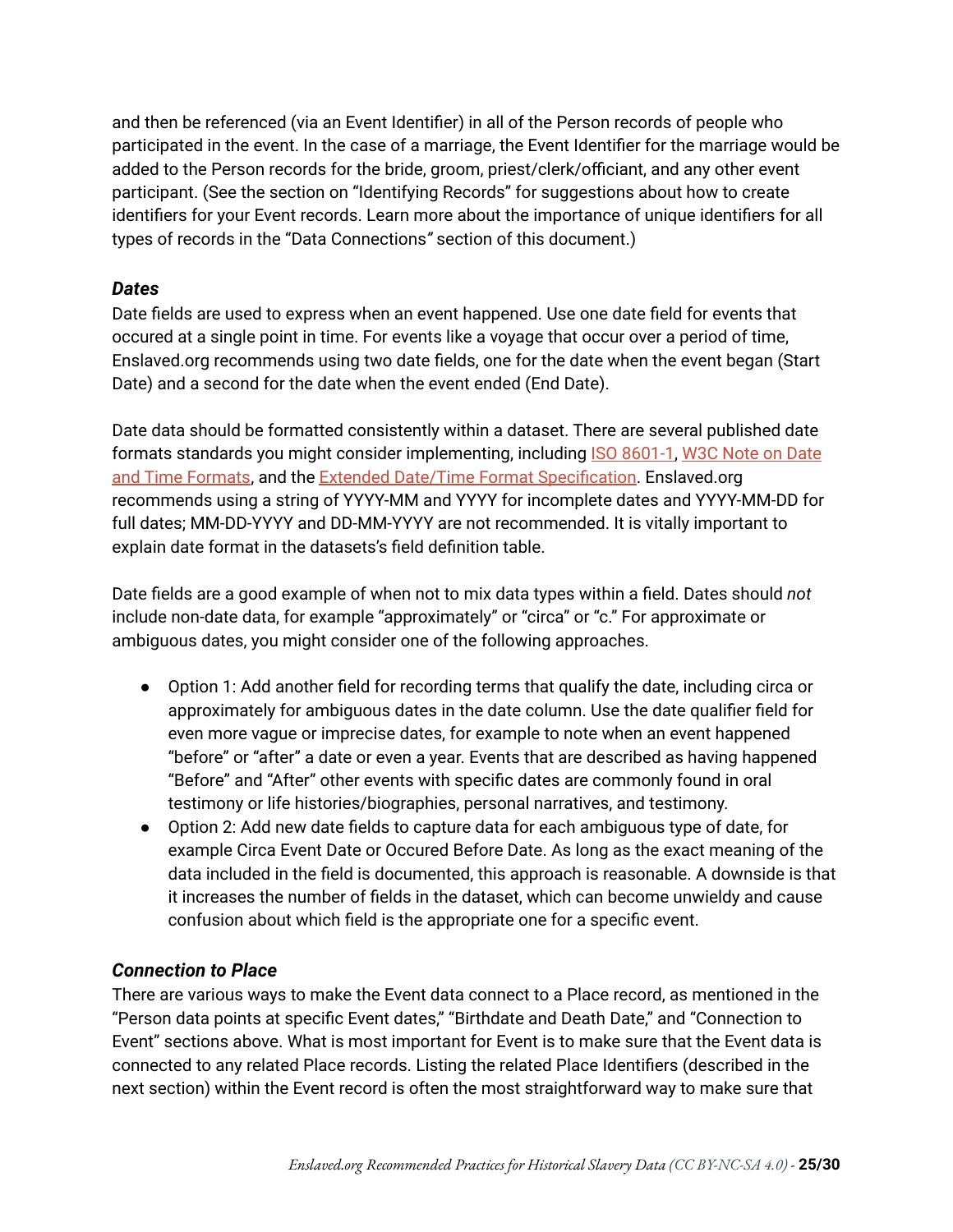the Event data is tied to a Place or Places. If an event happened in more than one place -- like a ship voyage that began in one port and traveled to several other ports before reaching its destination -- include multiple Place Identifiers in the Place field of the Event record, one for each of the pertinent places. Document and use a set of standard delimiters between the multiple Place Identifiers. (Learn more about delimiters in the "Data Connections" section and see an example of their implementation in the Person record "Relationships" section.)

#### <span id="page-25-0"></span>**Place**

In the context of Enslaved.org, **a Place is information about a location where an Event occurred**. Using controlled vocabularies and connections to date to locate these places within an historical context and to make them easy to search and browse on Enslaved.org.

#### <span id="page-25-1"></span>*Place Type*

The purpose of the Place Type field is to categorize a place based on its overarching characteristics to promote the findability of similarly named places. Often this field is absent from datasets because information about the type of place is not explicitly expressed within an original source document or the whole dataset refers to a single place type. Including Place Type allows Enslaved.org to group together all records by type of place, for example, a court, irrespective of originating dataset or contributor. Therefore, users can see all of the court records for enslaved people from anywhere in the Enslaved.org discovery hub. More information on the controlled vocabularies relating to Place Type can be found at [https://docs.enslaved.org.](https://docs.enslaved.org)

#### <span id="page-25-2"></span>*Coordinates*

The inclusion of geospatial coordinates, if knowable, is also useful data to add to your Place records, though not required. Geospatial coordinates not only allow for better definition of your Place record, they also allow Enslaved.org to link to other Place databases like GeoNames<sup>9</sup> and Wikidata. $^{10}$  These linked open data points provide further information about places included in your dataset. Inclusion of these identifiers can be as simple as adding an additional column for each with the connected identifier. For the example of New Orleans, the Wikidata identifier <https://www.wikidata.org/wiki/Q34404> would be Q34404, and the GeoName identifier <https://www.geonames.org/4335045/> would be 4335045; data collectors should be sure to document which method is being used. This concept can also be applied to any connections to other Person or Event records found within Wikibase.

#### <span id="page-25-3"></span>*Contextualizing Place through "Located In..." Statements*

Enslaved.org recommends that you create a Place record for the most granular level of place data in your dataset. If, for example, a contributor wanted to state that a baptism or wedding took place at a specific church, the dataset creator would make a record for that church, using a unique identifier and a series of additional columns to indicate where that church was located.

<sup>9</sup> https://www.geonames.org/

<sup>10</sup> https://www.wikidata.org/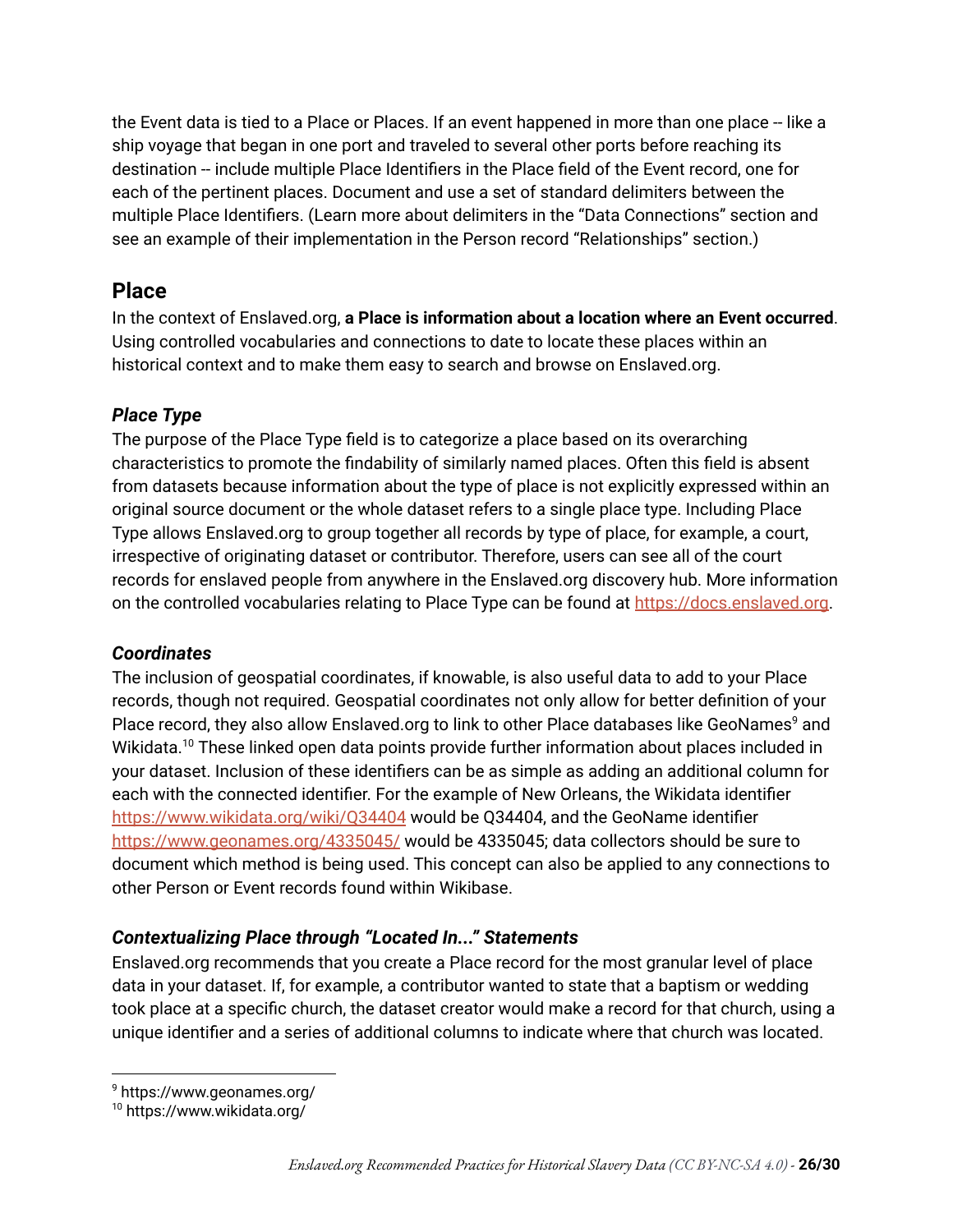This would take the form of "located in" columns for place data, for example: located in Oglethorpe (ward), Savannah (city), Georgia (state), United States (country). The dataset would include columns for each of these data points, i.e. ward, city, state, country, etc.

#### <span id="page-26-0"></span>**Data connections**

The use of consistently implemented unique identifiers (see "Identifying Records" section above) not only allows for precise reference to an individual record; it also allows for concrete linking of records to one another, even if they are in different datasets.

The "Relationships" section above provides a tangible example of why and how to use unique identifiers along with standardized delimiters (see the consistent use of delimiters "|" and ";" in the example below).

To restate the relationship example, the record for Josefina, who has person identifier PER-0001 could have a cell within a relationships column that contains the following relationships:

PER-0002 | Parent; PER-0003 | Sibling; PER-0004 | Child

In this example:

- PER-00719 is Josefina's spouse
- PER-00721 is Josefina's parent
- PER-00722 is Josefina's sibling

The pipe "|" denotes a connection between the unique identifier and a relationship type, while the semicolon ";" denotes a new set of relationship data points.

This method can be put into practice for any type of data connections throughout your dataset. For Enslaved.org, data connections can be made from Person to Event, Event to Person, and Event to Place; all data points are connected to Source.

Illustration 3 above (see "Person data points at specific Event dates") shows how to connect a Person record to multiple Events records by consistently using Event Identifiers and a delimiter to specify the boundary between identifiers.

In the illustration, Lucas, who has person identifier ENS-PER-0074, participated in three events, which are recorded in the following manner in the Event column of the Person record:

ENS-EVE-03; ENS-EVE-04; ENS-EVE-05

In this example ENS-EVE-03 is Lucas's Birth event ENS-EVE-04 is a Registry event that identified Lucas as an enslaved person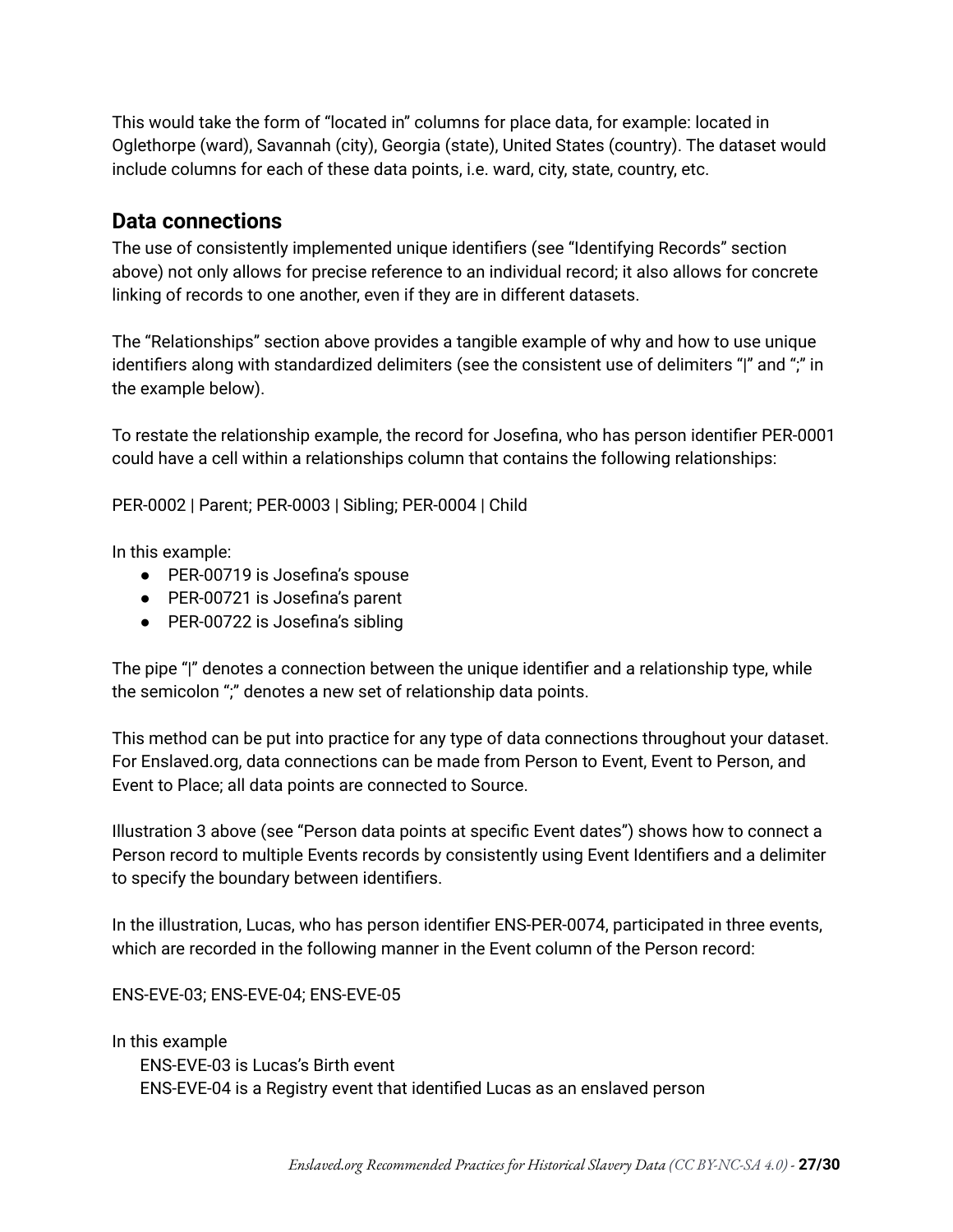#### ENS-EVE-05 is Lucas's Marriage to Francisca

These three events are included in Lucas's Person record using the unique identifier for each Event separated by a semicolon ";" and a space. Consistently using a delimiter like a semicolon followed by a space distinguishes in a standardized way where one Event data point ends and the next one begins. This can make it easier for the data collector to see that the appropriate data is recorded and will also allow for the data to be more easily parsed in the future.

The following illustration shows how Enslaved.org makes connections between the different datasets.

The arrows in the illustration indicate a connection between two different datasets. There are arrows pointing from person, event, and place to source, indicating that the information about people, places, and events come from a source. This source could be the same for all records in a project or different for the records in different datasets. There are also arrows pointing from person to event and from event to place. These arrows signify that people participate in events and that events occur at certain places. While there is no arrow pointing directly from person to place, these two types of data can be connected through an event. In other words, a person participated in an event that happened at a specific place.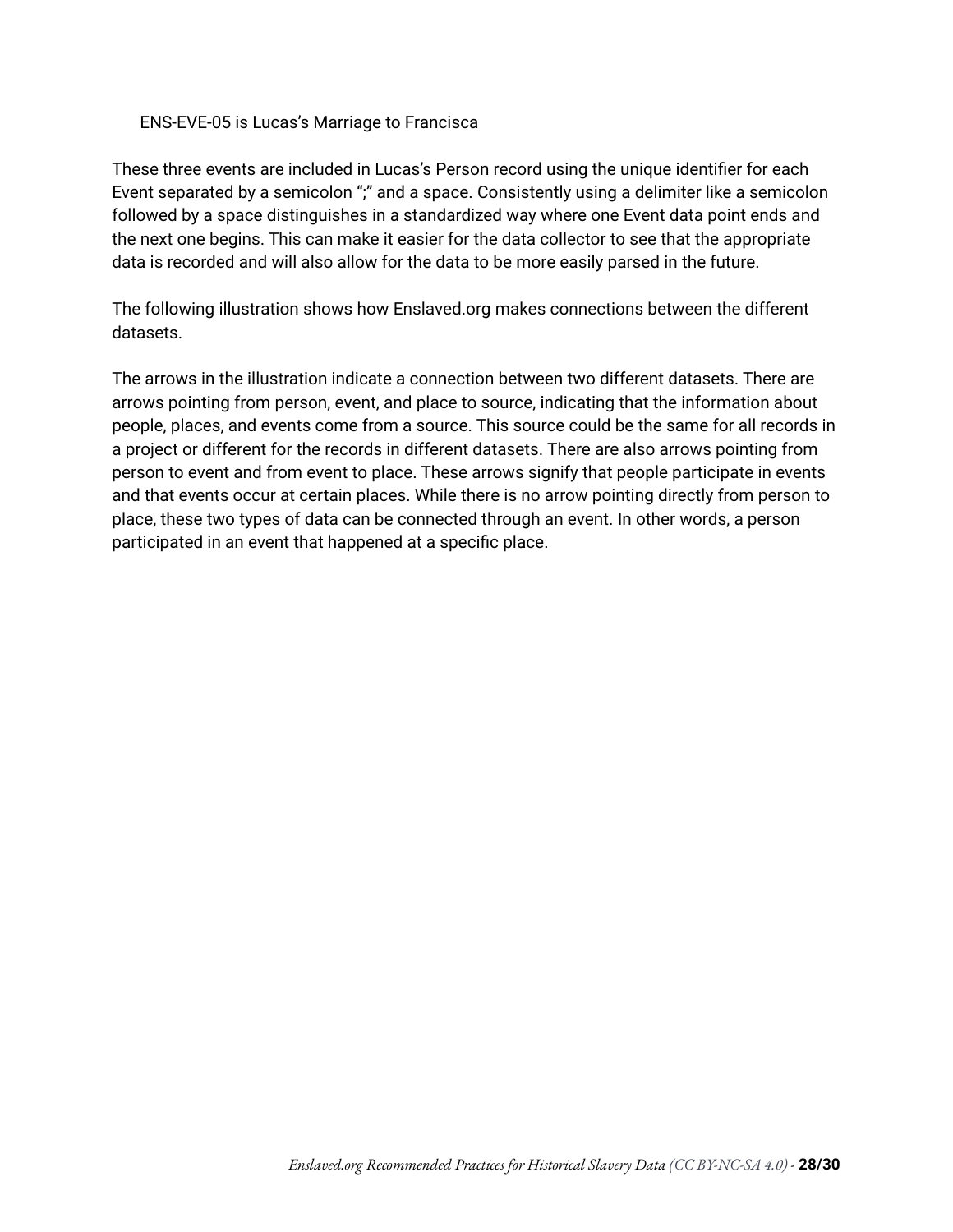

**Illustration 4**: The Scheme Diagram for Enslaved.org.